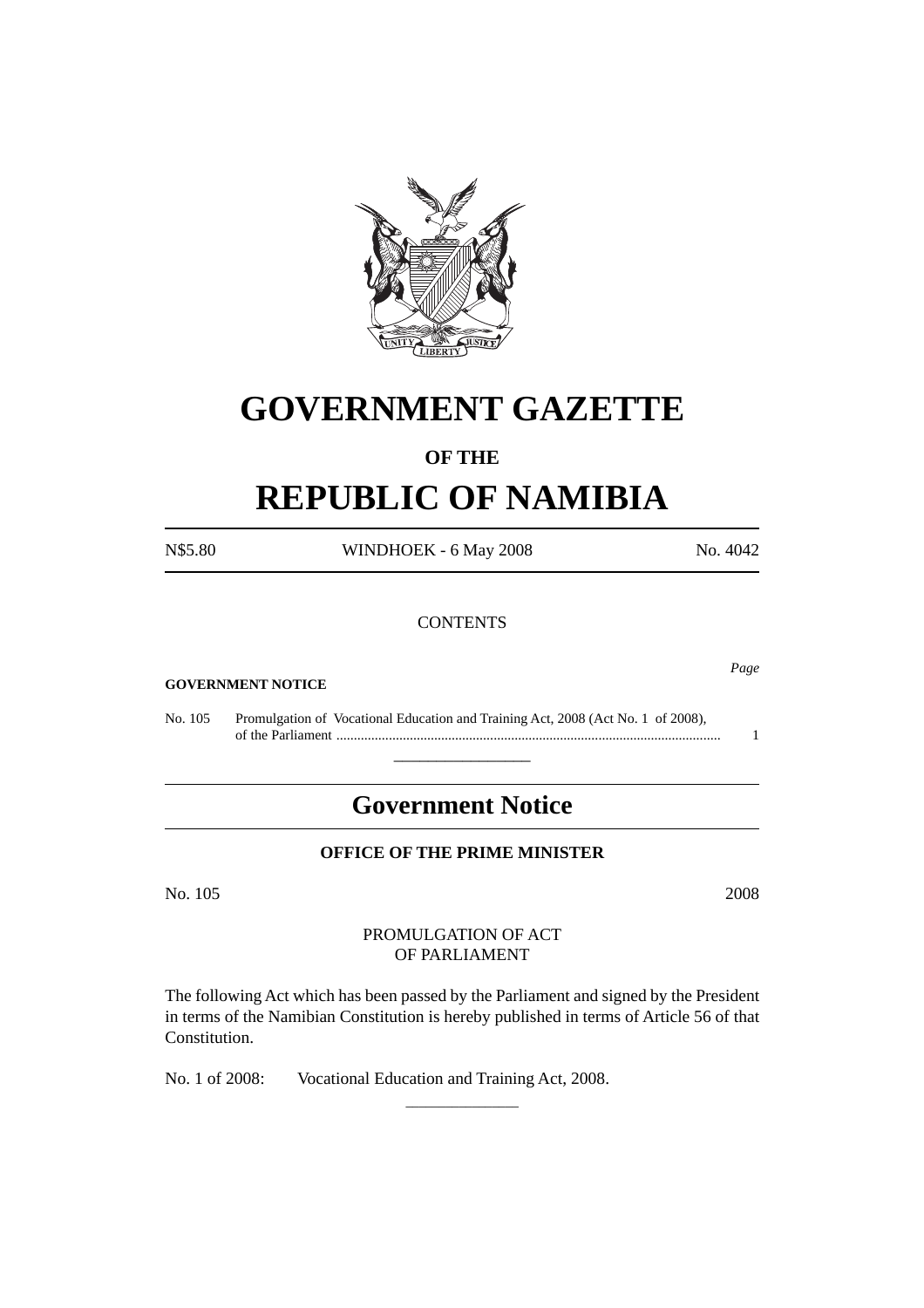## **ACT**

**To stablish the Namibia Training Authority, the Board of the Namibia Training Authority and the National Training Fund; to regulate the provision of vocational education and training; to provide for the funding of vocational education and training; to provide for the imposition of vocational education and training levy; to provide for the appointment of inspectors and designation of quality system auditors; and to provide for incidental matters.**

#### *(Signed by the President on 15 April 2008)*

#### **BE IT ENACTED** by the Parliament of the Republic of Namibia, as follows:

#### ARRANGEMENT OF SECTIONS

### PART I PRELIMINARY PROVISIONS

- 1. Definitions
- 2. Application of Act
- 3. Objects of Act

#### PART II NAMIBIA TRAINING AUTHORITY

- 4. Establishment of NTA
- 5. Powers and functions of NTA

#### PART III

#### BOARD OF NAMIBIA TRAINING AUTHORITY

- 6. Board of NTA
- 7. Powers and functions of Board
- 8. Fiduciary duties of Board
- 9. Constitution of Board
- 10. Governance and performance agreements
- 11. Term of office of member of Board
- 12. Disqualification for appointment as member of Board
- 13. Removal of member of Board
- 14. Vacation of office and filling of vacancies on Board
- 15. Committees of Board
- 16. Disclosure of interests by members of Board
- 17. Meetings and decisions of Board
- 18. Limitation of liability of members of Board and committees
- 19. Remuneration and allowances of members of Board and committees
- 20. Delegation of powers and assignment of functions of Board
- 21. Chief executive officer and other staff members
- 22. Performance agreements of management staff of NTA
- 23. Remuneration of management and other staff of NTA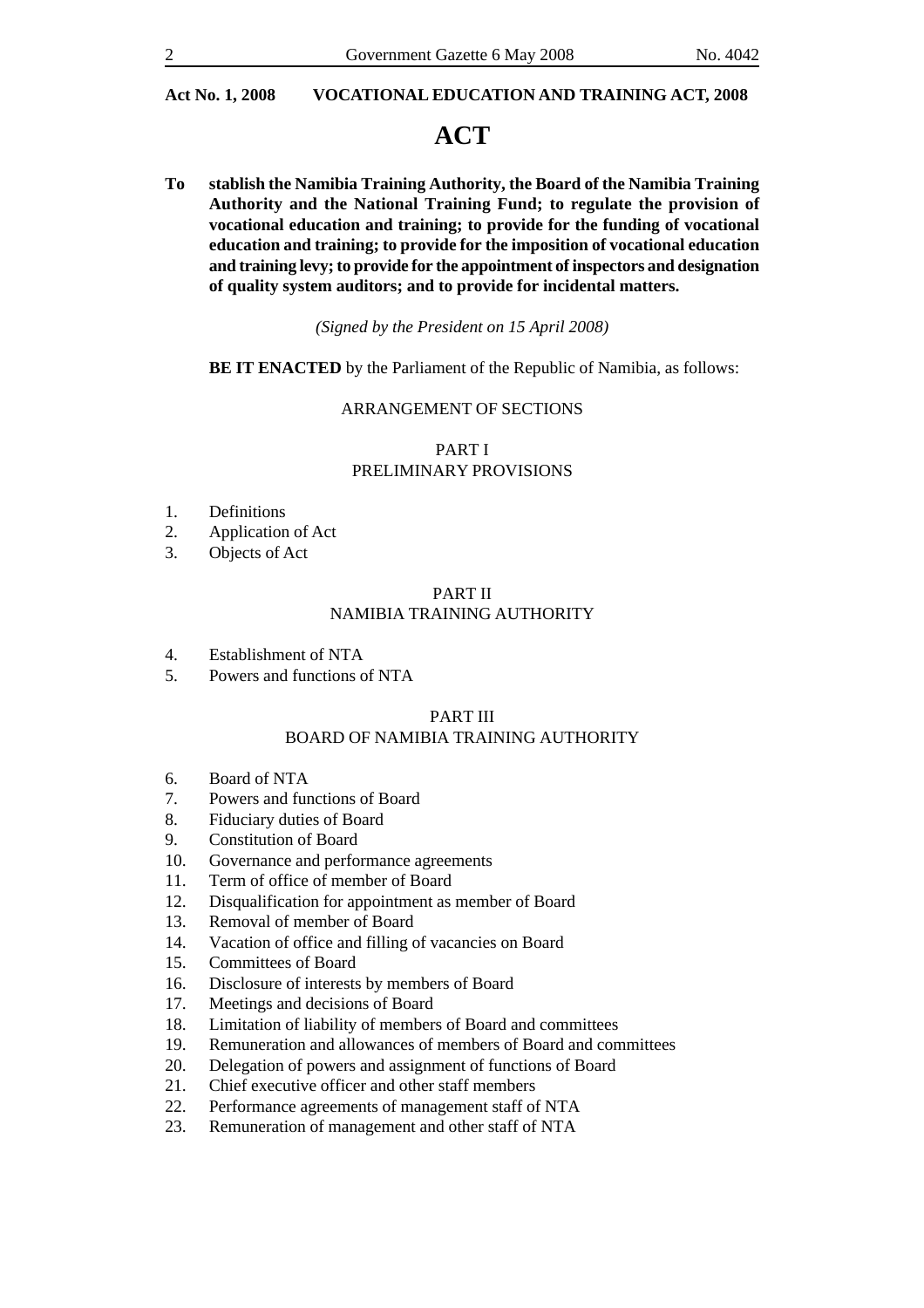#### PART IV

#### NATIONAL TRAINING FUND

- 24. National Training Fund
- 25. Control and administration of Fund
- 26. Use of money in Fund
- 27. Bank accounts of Fund
- 28. Investment of Fund money
- 29. Income of Fund exempt from tax

#### PART V

#### FINANCIAL PLANNING AND REPORTING OF NAMIBIA TRAINING AUTHORITY AND NATIONAL TRAINING FUND

- 30. Financial year of NTA and Fund
- 31. Business and financial plan of NTA and Fund
- 32. Annual report and financial statements of NTA and Fund
- 33. Goods and services charges and other revenue of NTA
- 34. Winding up of NTA and Fund

#### PART VI

#### VOCATIONAL EDUCATION AND TRAINING LEVY

- 35. Imposition of levy
- 36. Notice of intention to impose or vary levy
- 37. Payment and collection of levy
- 38. Interest on late payment of levy
- 39. Penalties on default of payment
- 40. Levy as debt due to Fund
- 41. Exemption from levy
- 42. Employers to keep records and furnish information
- 43. Appointment and powers of inspectors

#### PART VII GENERAL PROVISIONS

- 44. Disclosure of information
- 45. Designation and powers of quality systems auditors
- 46. Offences and penalties
- 47. Regulations
- 48. Amendment and repeal of laws
- 49. Savings and transitional provisions
- 50. Short title and commencement **SCHEDULE**

## PART I

### PRELIMINARY PROVISIONS

#### **Definitions**

**1.** In this Act, unless the context indicates otherwise -

"Board" means the Board of the NTA established by section 6;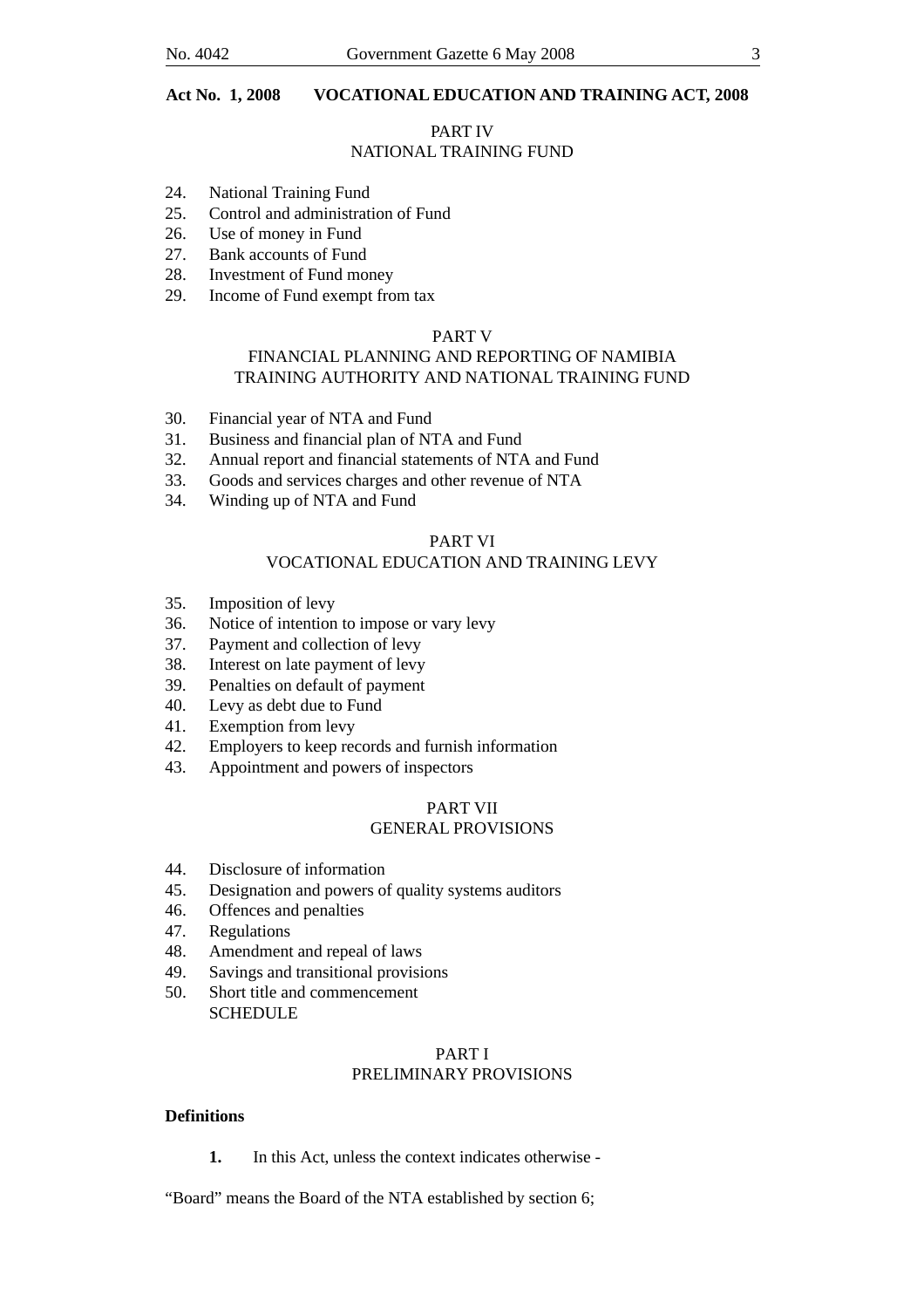"committee" means a standing committee or other committee of the Board established in terms of or under section 15;

"designated agent" means an agent designated under section 37 to collect levies on behalf of the NTA;

"employee" means an individual, other than an independent contractor, who -

- (a) works for another person and who receives, or is entitled to receive, remuneration for that work; or
- (b) in any manner and for remuneration assists in carrying on or conducting the business of an employer;

"employer" means any person, including the State who -

- (a) employs or provides work for, an individual and who remunerates or who expressly or tacitly undertakes to remunerate that individual;
- (b) permits an individual to assist that person in any manner in the carrying on or conducting that person's business;

"Fund" means the National Training Fund established by section 24;

"inspector" means an inspector appointed in terms of section 43;

"Labour Advisory Council" means the Labour Advisory Council referred to in section 89 of the Labour Act, 2004 (Act No. 15 of 2004);

"levy" means a vocational education and training levy imposed under section 35;

"Minister" means the Minister responsible for education;

"NTA" means the Namibia Training Authority established by section 4;

"Namibia Qualifications Authority" means the Namibia Qualifications Authority established by section 2 of the Namibia Qualifications Authority Act, 1996 (Act No. 29 of 1996);

"prescribed" means prescribed by regulation;

"quality systems auditor" means a quality systems auditor appointed under section 45;

"regulation" means a regulation made or in force under this Act;

"this Act," includes the regulations;

"vocational education and training" means education and training which provides learners with occupational or work related knowledge and skills; and

"vocational education and training provider" means a person or organisation which offers vocational education and training programmes to learners.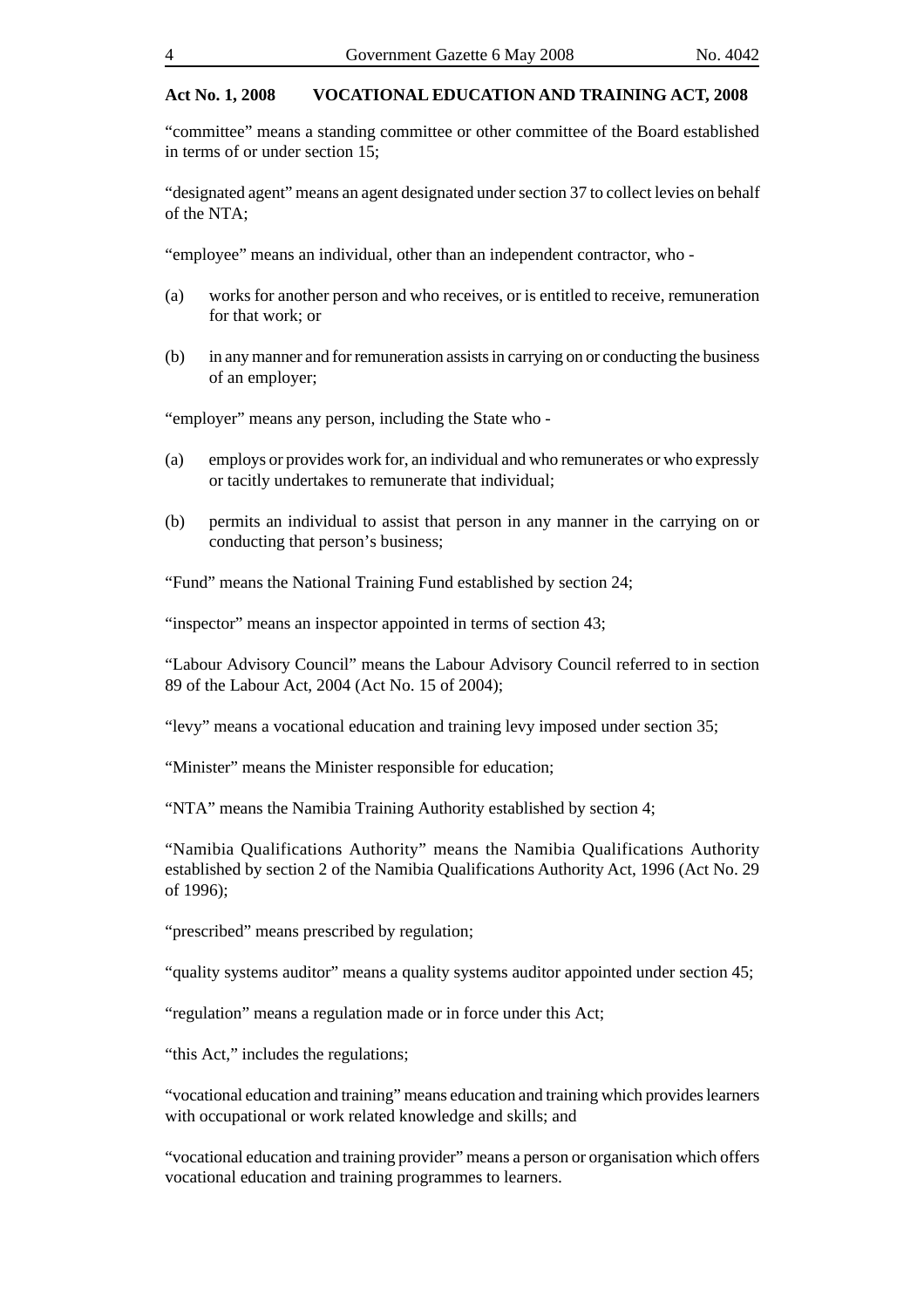#### **Application of Act**

**2.** (1) This Act applies to vocational education and training in Namibia, except for education and training in the Namibian Defence Force or the Namibian Police Force.

(2) This Act binds the State.

(3) If there is a conflict between this Act and any other law dealing with vocational education and training, this Act prevails to the extent of the conflict.

#### **Objects of Act**

- **3.** The objects of this Act are -
- (a) to achieve an effective and sustainable system of skills formation that
	- (i) is aligned with the labour market;
	- (ii) provides the skills that are needed for accelerated development;
	- (iii) develops the competencies needed by young people for productive work and increased standards of living; and
	- (iv) promotes access, equity and quality in vocational education and training;
- (b) to establish a stable organisation and management system that
	- (i) clarifies roles in and responsibilities for vocational education and training; and
	- (ii) is accountable to Parliament through the Minister;
- (c) to establish and maintain a sustainable partnership between government, the private sector and civil society to resource the provision of vocational education and training.

#### PART II NAMIBIA TRAINING AUTHORITY

#### **Establishment of NTA**

**4.** (1) There is established a training authority to be known as the Namibia Training Authority.

- (2) the NTA is a juristic person, capable of -
- (a) suing and being sued;
- (b) purchasing or otherwise acquiring, holding, charging and disposing of property; and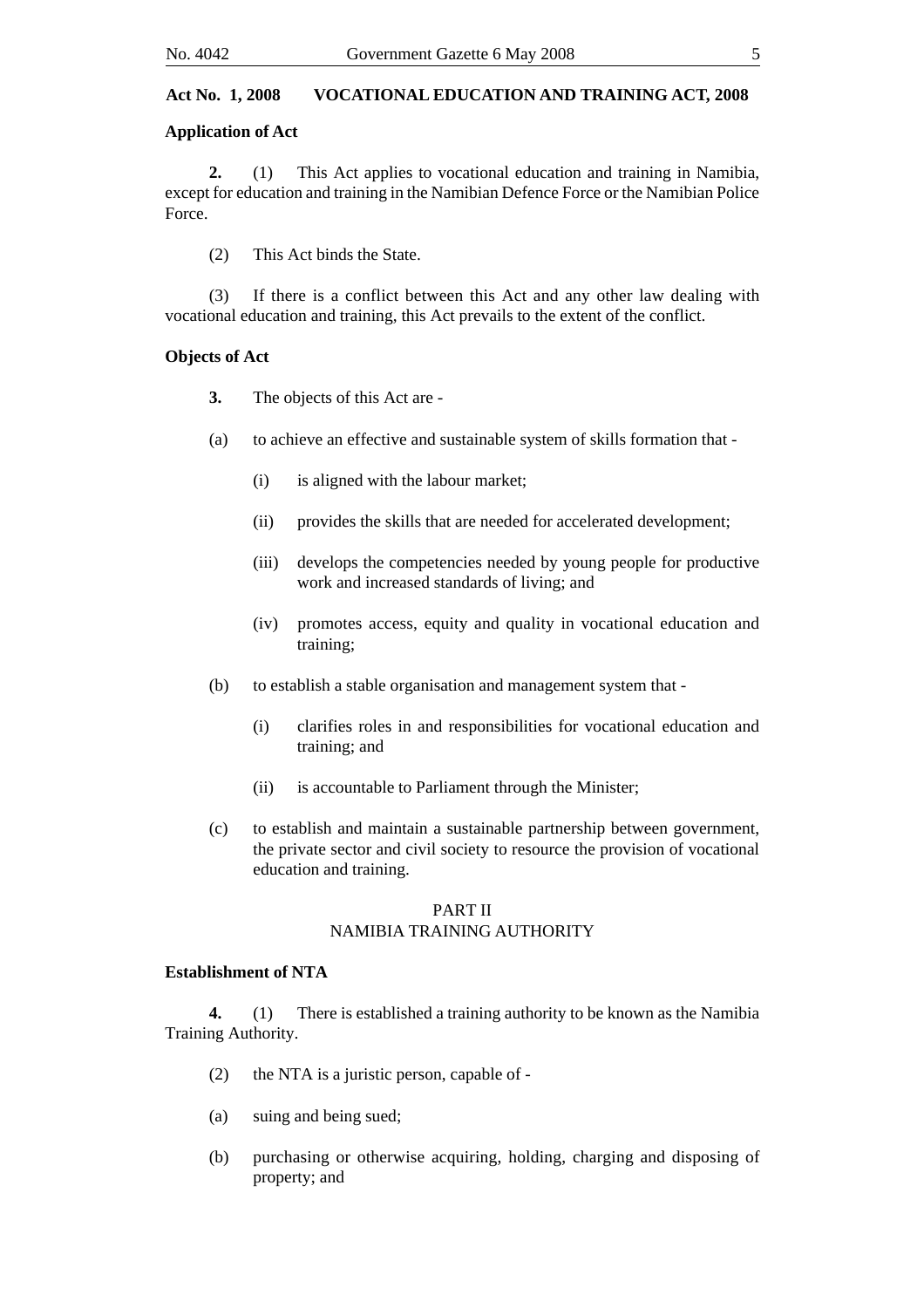(c) entering into contracts and performing all such acts for the proper performance of its functions under this Act which may lawfully be performed by a juristic person.

#### **Powers and functions of NTA**

- **5.** (1) The NTA -
- (a) must advise the Minister on national policy on vocational education and training;
- (b) may advise the Minister on
	- (i) any matter arising from or connected with the application of this Act; and
	- (ii) any other matter concerning vocational education and training.
- (2) The NTA must -
- (a) develop and implement a strategic plan for vocational education and training
	- (i) to implement the national policy for vocational education and training; and
	- (ii) to increase access, equity and quality in vocational education and training;
- (b) promote the effectiveness and efficiency of vocational education and training in Namibia;
- (c) engage business, trade unions, training providers and other relevant stakeholders in building the vocational education and training system;
- (d) ensure that vocational education and training programs and services meet the current and emerging needs of industry, business and the broader community;
- (e) encourage the development of vocational education and training opportunities for the youth and the unemployed; and
- (f) endeavour to increase employment and self-employment opportunities.

(3) The NTA, in respect of vocational education and training and subject to the policies and procedures determined by the Namibia Qualifications Authority, may -

- (a) develop occupational standards, curriculum standards and qualifications;
- (b) accredit education and training providers and programmes;
- (c) register assessors, conduct assessments, including the recognition of prior learning and conduct quality audits;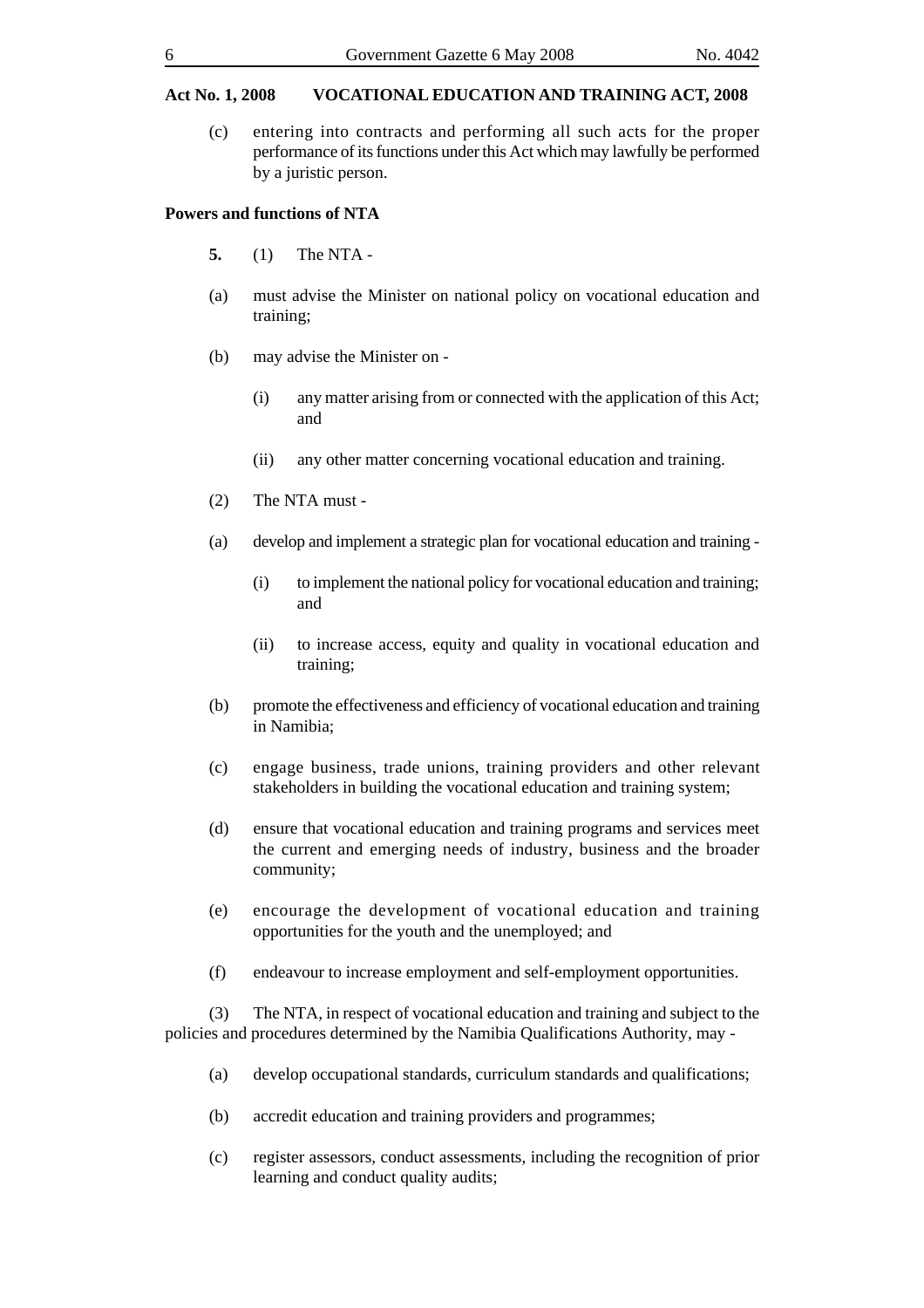- (d) issue awards and certificates; and
- (e) negotiate articulation arrangements between vocational education and training programmes and other education and training programmes.
- (4) The NTA may, for the purpose of promoting vocational education and training -
- (a) provide financial and technical assistance to employers, vocational education and training providers, employees, learners and other persons or bodies; or
- (b) fund vocational education and training programmes and projects
	- (i) identified in the national vocational education and training policy or the NTA's strategic plan for vocational education and training; or
	- (ii) that the NTA considers necessary to achieve the objects of this Act.
- (5) The NTA may -
- (a) undertake research and conduct investigations in order to promote vocational education and training; and
- (b) enter into agreements with any person or body for the provision of goods or services or the performance of functions that the NTA considers necessary to assist it -
	- (i) in the exercise and performance of its powers and functions;
	- (ii) to achieve the objects of this Act.
- (6) The NTA may exercise such other powers and perform such other functions

as are -

- (a) necessary to achieve the objects of this Act; or
- (b) conferred on the NTA by this Act or any other law.

#### PART III BOARD OF NAMIBIA TRAINING AUTHORITY

#### **Board of NTA**

**6.** There is established a board to be known as the Board of the Namibia Training Authority to administer and control the affairs of the NTA and which must -

- (a) determine the policies and procedures of the NTA;
- (b) exercise control in general over the exercise of the powers and the performance of the functions of the NTA; and
- (c) administer and control the National Training Fund.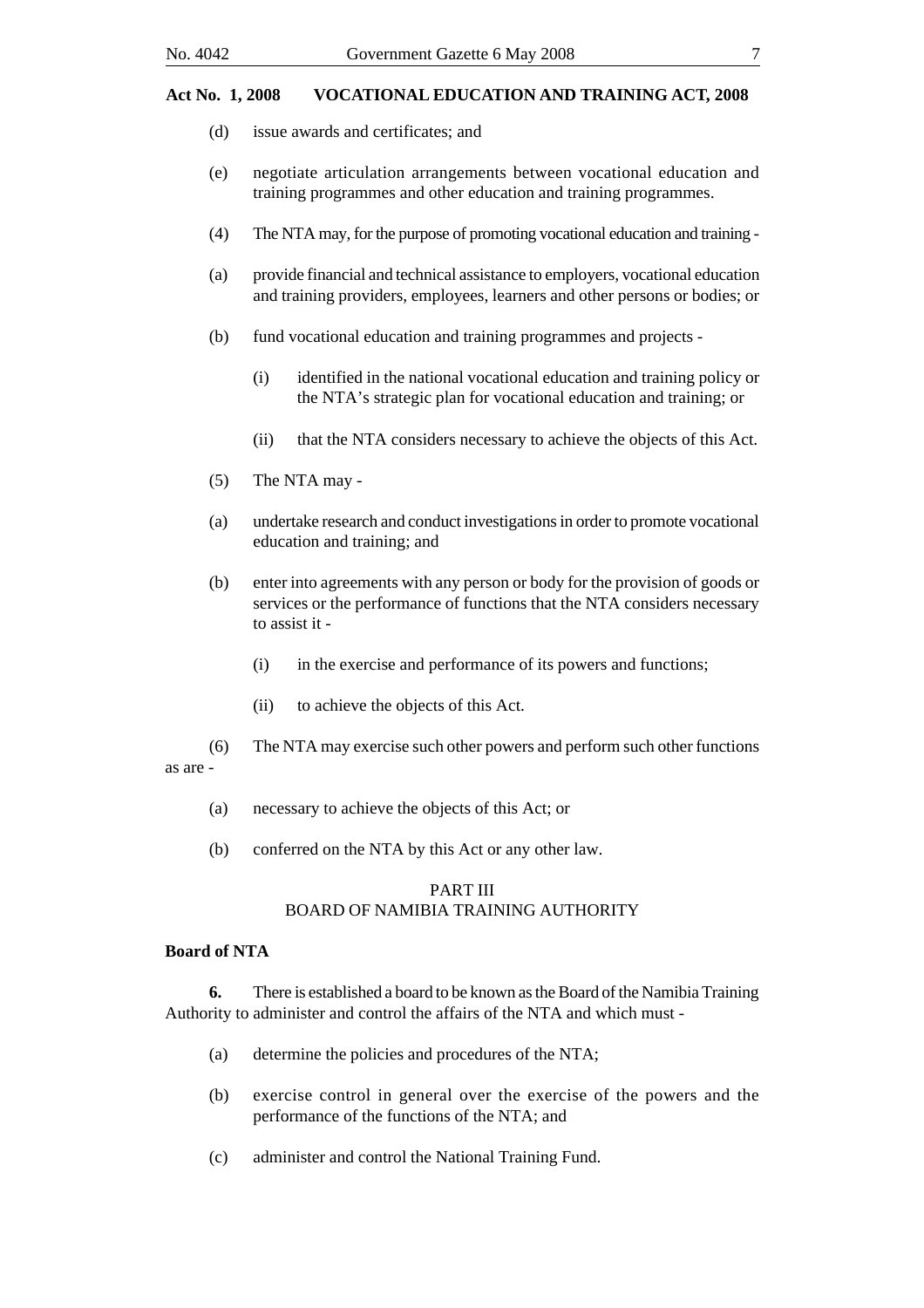#### **Powers and functions of Board**

- **7.** (1) The Board must ensure that it has and maintains -
- (a) effective, efficient and transparent systems of financial and risk management and internal control, including a system of internal audit; and
- (b) an appropriate procurement and provisioning system which is fair, equitable, transparent, competitive and cost effective.
- (2) The Board must take effective and appropriate steps to -
- (a) collect all revenue due to the NTA and the Fund; and
- (b) prevent irregular expenditure, fruitless and wasteful expenditure, losses resulting from criminal conduct, and expenditure not complying with the operational policies of the NTA.

(3) The Board is responsible for the management, including the safeguarding of the assets and for the management of the revenue, expenditure and liabilities of the NTA and the Fund.

(4) The Board must take effective and appropriate disciplinary steps against any staff member of the NTA who -

- (a) contravenes or fails to comply with the provisions of this Act;
- (b) commits an act which undermines the financial management and internal control system of the NTA; or
- (c) makes or permits any irregular expenditure or fruitless and wasteful expenditure.

#### **Fiduciary duties of Board**

- **8.** (1) The Board must -
- (a) exercise the duty of utmost care to ensure reasonable protection of the assets and records of the NTA and the Fund;
- (b) act with fidelity, honesty, integrity and in the best interests of the NTA and the Fund in managing their financial affairs.
- (2) A member of the Board may not -
- (a) act in a way that is inconsistent with the responsibilities of the Board in terms of this Act; or
- (b) use the position or privileges of, or confidential information obtained as, a member of the Board, for personal gain or to improperly benefit another person.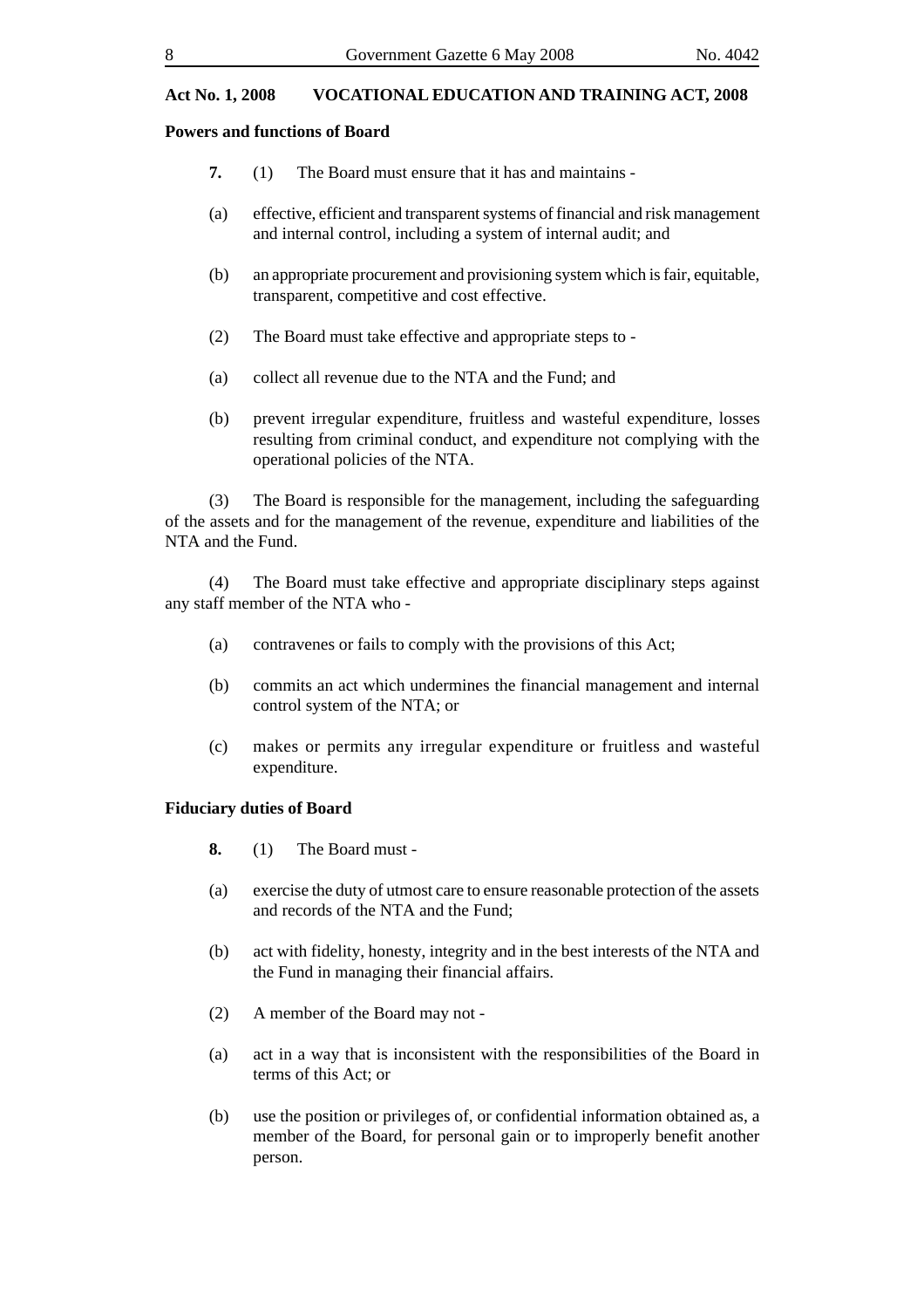#### **Constitution of Board**

**9.** (1) The Board consists of eleven members appointed by the Minister, subject to section 15 of the State-owned Enterprises Governance Act, as follows -

- (a) five members nominated by employer representatives on the Labour Advisory Council;
- (b) two members nominated by trade union representatives on the Labour Advisory Council;
- (c) three members representing the government; and
- (d) a member of the Council of the Namibia Qualifications Authority, nominated by that Council.

(2) The Minister must appoint the chairperson and vice-chairperson of the Board from amongst the members of the Board.

#### **Governance and performance agreements**

**10.** (1) The Minister must, within one month of being constituted, and with due regard to any directives laid down by the Council under section 4 of the State-owned Enterprises Governance Act, enter into a written governance agreement with the Board in compliance with section 17 of that Act.

(2) The Minister, within 30 days of appointing a person as a member of the Board, and with due regard to any directives laid down by the Council under section 4 of the State-owned Enterprises Governance Act, must enter into a written performance agreement with such member in compliance with section 18 of that Act.

#### **Term of office of member of Board**

**11.** A member of the Board holds office for a term of three years, and is eligible for reappointment upon the expiry of his or her term of office.

#### **Disqualifications for appointment as member of Board**

**12.** A person is not eligible for appointment as member of the Board if the person -

- (a) is not a Namibian citizen or is not lawfully admitted to Namibia for permanent residence;
- (b) is not resident in Namibia;
- (c) is a member of Parliament, a regional council or local authority council;
- (d) is an unrehabilitated insolvent; or
- (e) has been convicted of an offence involving dishonesty and sentenced to imprisonment without the option of a fine.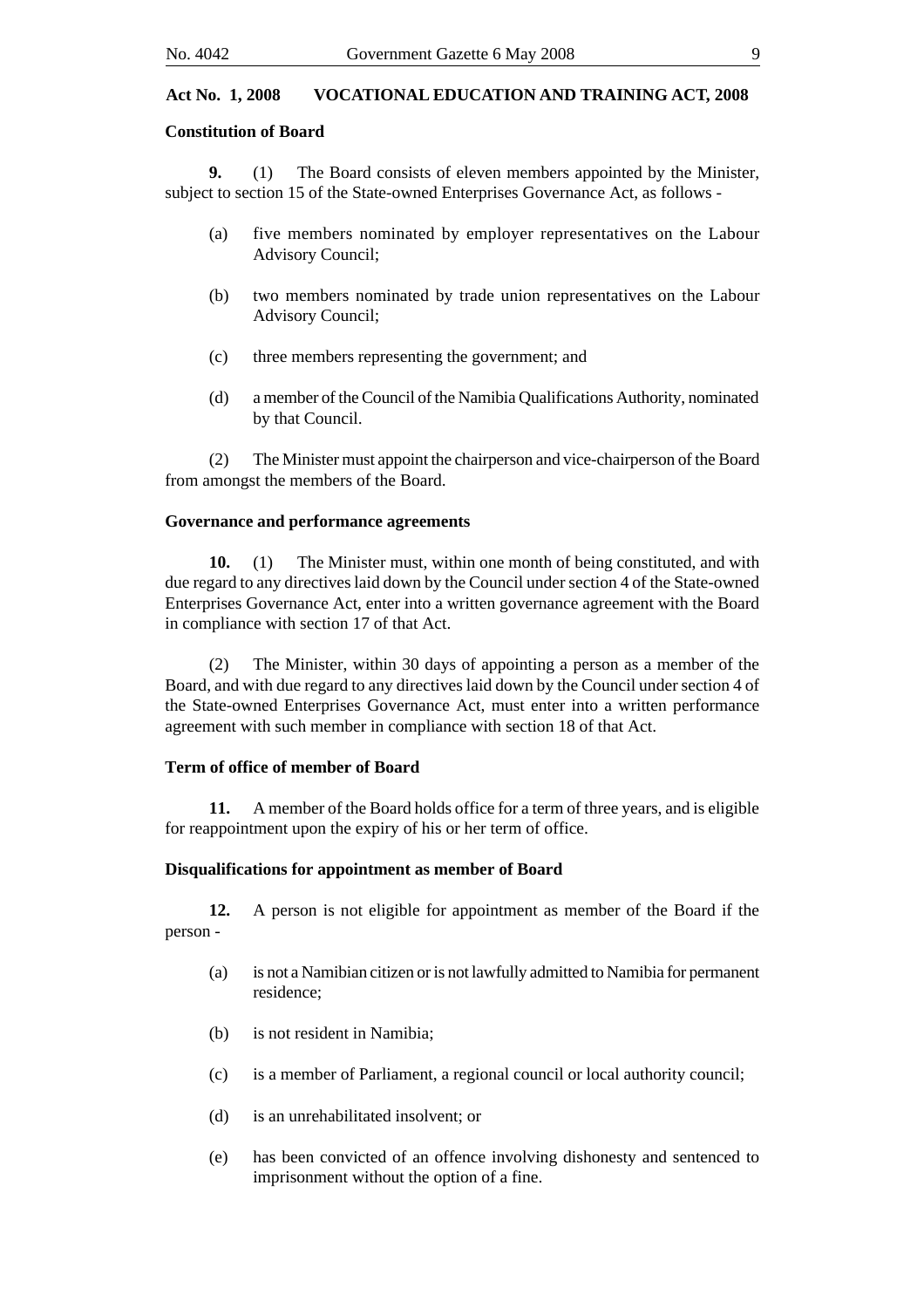#### **Removal of members of Board**

**13.** (1) The Minister may remove a member from office, if the Minister is satisfied that such member -

- (a) is incapacitated by physical or mental illness; or
- (b) is for whatever valid reason incapable of effectively and efficiently performing the member's duties.

(2) The Minister may only act in terms of subsection (1) after having afforded the member a fair opportunity to be heard.

#### **Vacation of office and filling of vacancies on Board**

- **14.** (1) The office of a member of the Board becomes vacant if the member -
- (a) becomes subject to any disqualification referred to in section 12;
- (b) resigns by notice in writing addressed and delivered to the Minister;
- (c) is absent from three consecutive meetings of the Board without the leave of the chairperson of the Board; or
- (d) is removed from office by the Minister under section 13.

(2) If a member dies or vacates office before the expiration of that member's term of office, the vacancy must be filled for the unexpired portion of the term of office by the appointment of a suitable person by the Minister in accordance with section 9.

#### **Councils and committees of Board**

- **15.** (1) The Board must establish -
- (a) the Standards, Assessment and Certification Council to advise the Board in the performance of its standards, assessment and certification setting functions;
- (b) the National Training Fund Council, to assist the Board to control and administer the National Training Fund; and
- (c) as standing committees of the Board, such industry skills committees as the Board considers appropriate, to assist the Board to meet the requirements for key industry sectors.".

(2) The Board may establish such other committees of the Board as it considers necessary for the effective exercise and performance of the powers and functions of the NTA.

(3) A committee must -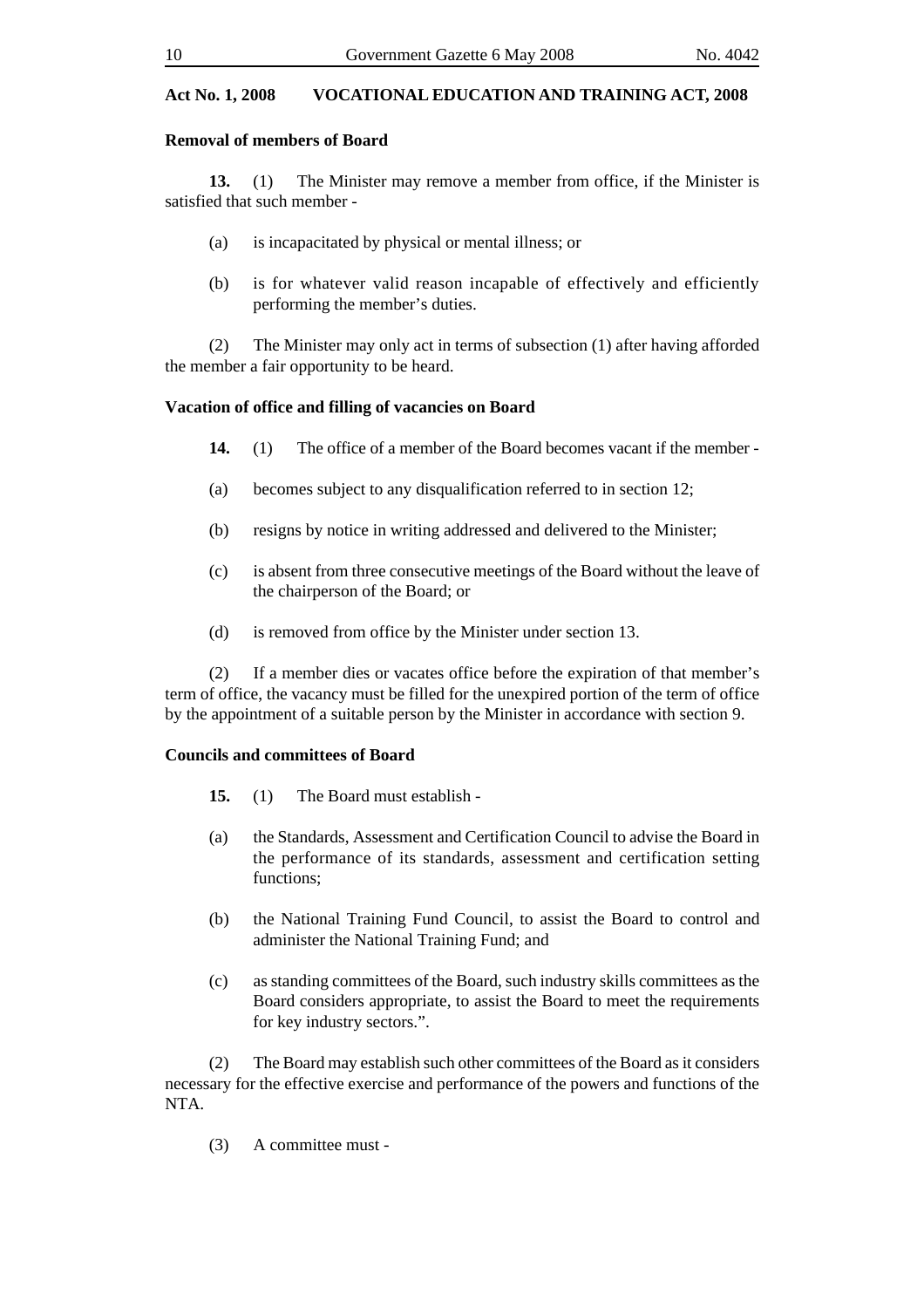- (a) advise the Board on such matters relating to the powers and functions of the Board as the Board may refer to the committee;
- (b) assist the Board in the exercise and performance of such powers and functions of the Board as the Board may designate in respect of the committee;
- (c) perform such other functions as may be conferred by or under this Act.

(4) The Board must determine the membership of any committee and designate a member of the committee as chairperson thereof.

- (5) The Board, in respect of a committee -
- (a) must appoint its members from members of the Board, and may include any other persons;
- (b) must determine its terms of reference, subject to this section;
- (c) may make rules relating to the holding of and procedures at meetings;
- (d) may at any time dissolve or reconstitute a committee.

#### **Disclosure of interests by members of Board**

- **16.** (1) A member of the Board must -
- (a) disclose to the Board any direct or indirect personal or private business interest that the member or any spouse, partner or close family member may have in any matter before the Board; and
- (b) withdraw from the meeting when the matter referred to in paragraph (a) is considered, unless the Board, after having considered the matter, directs that the member's direct or indirect interest in the matter is trivial or irrelevant.

(2) A disclosure by a member in accordance with subsection (1), and the decision taken by the remaining members in connection with the disclosure, must be recorded in the minutes of the meeting.

(3) A member who refuses or fails to comply with subsection (1) commits an offence and is liable to a fine not exceeding N\$2 000 or to imprisonment not exceeding a period of six months, or to both such fine and such imprisonment.

#### **Meetings and decisions of Board**

**17.** (1) The Minister must convene the first meeting of the Board and thereafter, subject to subsection (2), meetings must be held at such times and places as the Board determines, but at least four meetings must be held in each year.

(2) The chairperson of the Board may at any time, and must if so requested in writing by the Minister or by at least six members, convene a special meeting of the Board.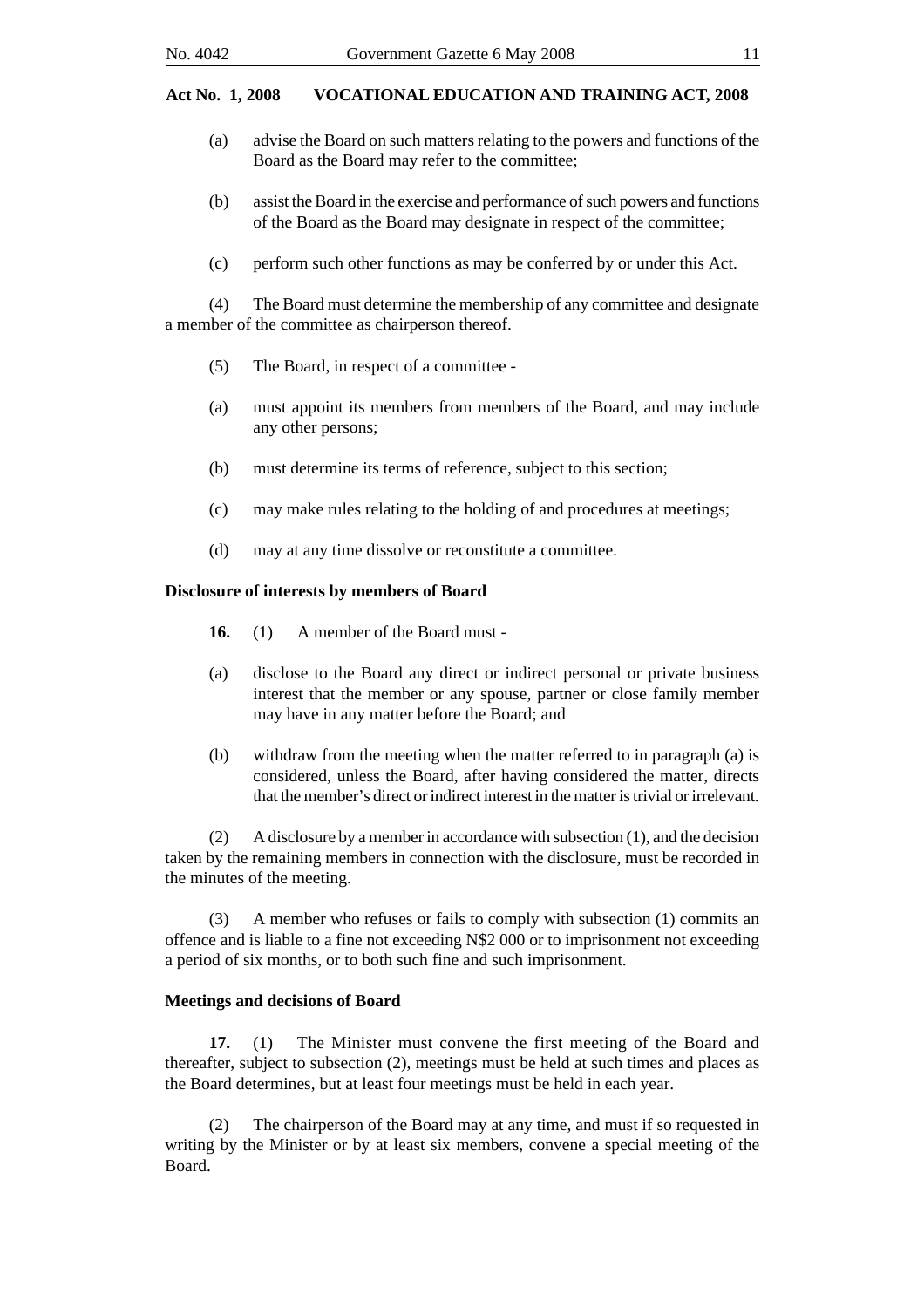(3) The majority of all the members forms a quorum at a meeting of the Board.

(4) The chairperson of the Board presides at meetings of the Board or, in his or her absence, the vice-chairperson or, in the absence of both the chairperson and the vicechairperson, the members present at a meeting must elect from amongst their number a member to preside.

(5) A decision of the majority of the members present at a meeting of the Board constitutes a decision of the Board and, in the event of an equality of votes, the member presiding at the meeting has a casting vote in addition to a deliberative vote.

(6) A decision of the Board or an act performed under the authority of the Board is not invalid only by reason of -

- (a) a vacancy on the Board; or
- (b) the fact that a person not entitled to sit as a member of the Board was in attendance when the decision was taken or act authorized,

if the decision was taken or act was authorized by a majority of the members who were present and entitled to vote at such meeting.

(7) Subject to this Act, the Board may regulate its procedures that must be followed when a meeting of the Board is convened.

(8) The Board must cause proper minutes to be kept of proceedings at its meetings.

(9) The Board may invite any person whose presence is in its opinion desirable to attend and to participate in the deliberations of a meeting of the Board, but such person has no right to vote.

(10) Despite subsection (5), a written resolution not passed at a meeting of the Board but signed by all the members of the Board at that time present in Namibia and sufficient to constitute a quorum -

- (a) is as valid and effectual as if it had been passed at a meeting of the Board duly convened and constituted; and
- (b) must be recorded in the minutes of the next meeting of the Board.

#### **Limitation of liability of members of Board, Councils and committees**

**18.** A member of the Board, a Council of the NTA or any committee is not liable for anything done or omitted in good faith and not attributable to gross negligence during the exercise or performance of his or her powers or functions as members of the Board, a Council or committee in terms of or under this Act.

#### **Remuneration and allowances of members of Board, Councils and committees**

**19.** (1) The Minister must, with the concurrence of the Minister for finance, determine the remuneration and allowances payable to members of the Board, a Council of the NTA and committee, subject to section 22(1) of the State-owned Enterprises Governance Act.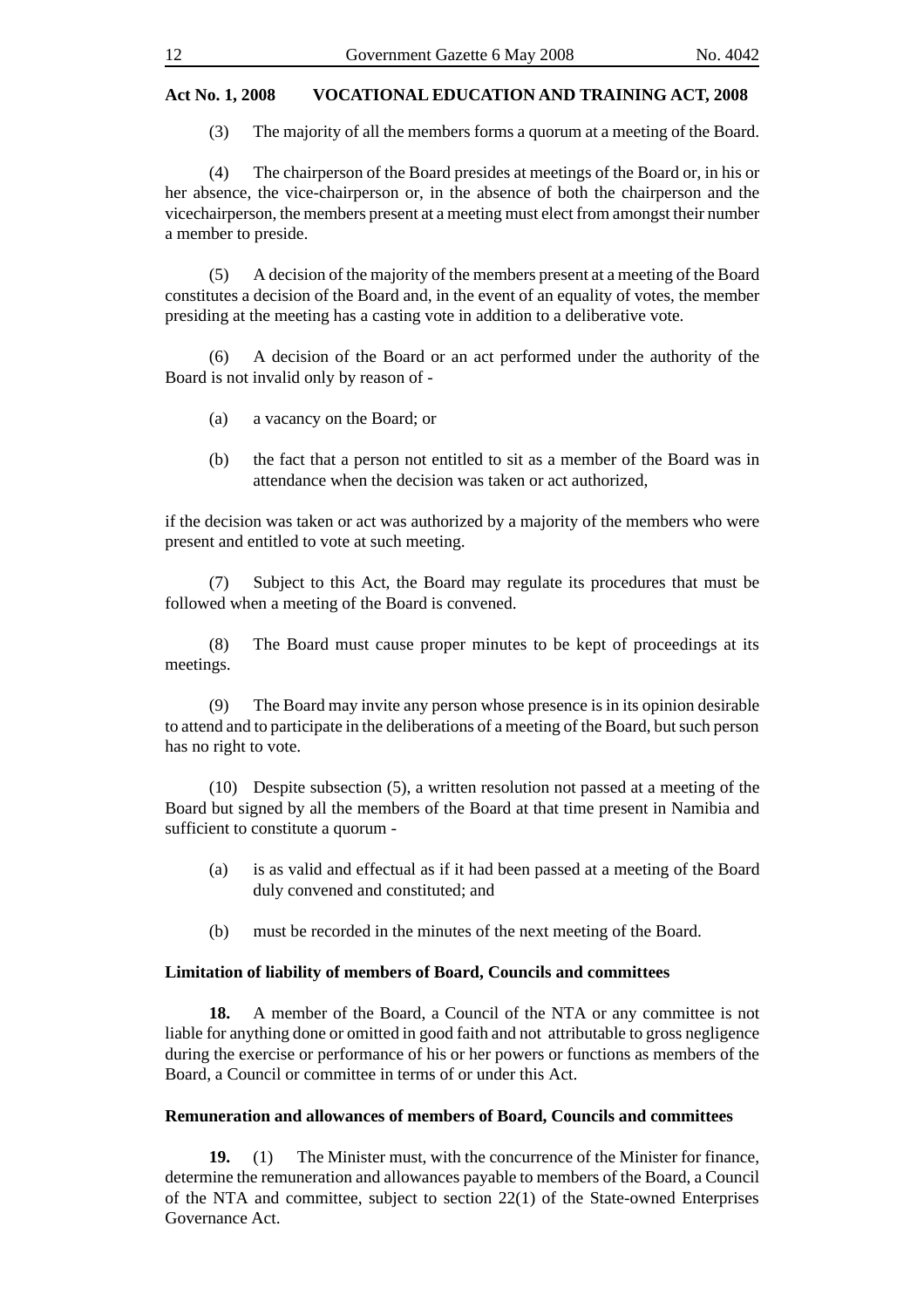(2) A member of the Board, a Council of the NTA or a committee who is in full-time service of the State may not be paid any remuneration or allowance.

#### **Delegation of powers and assignment of functions of Board**

**20.** (1) The Board may, in writing and subject to such conditions as the Board may determine, delegate any of its powers or assign any function to a Council of the NTA, a committee of the NTA, a staff member of the NTA or any other competent person or body and may at any time revoke such delegation.

- (2) A delegation or assignment under subsection (1) -
- (a) does not divest the Board of the power or function so delegated or assigned and the Board may at any time amend or set aside any decision made under the delegation; and
- (b) does not prevent the exercise of the power or the performance of the function by the Board itself.
- (3) The Board may not delegate -
- (a) its power to delegate;
- (b) the power to approve the annual budget or any supplementary budget of receipts and expenditure, the annual balance sheet or any statement of account of the NTA or the Fund, or to make rules.

#### **Chief executive officer and other staff members**

**21.** (1) The Board, with the concurrence of the Minister, must appoint a suitable person who has expertise relevant to the functions of the NTA to be the Chief Executive Officer of the NTA.

- (2) The Chief Executive Officer -
- (a) is an *ex officio* member of the Board, but has no right to vote;
- (b) holds office for a term of five years, and is eligible for reappointment at the end of that term; and
- (c) is responsible for the carrying out of the resolutions of the Board and manages the affairs of the NTA and the Board subject to the control and directions of the Board.

(3) Whenever the office of the chief executive officer is vacant, or the chief executive officer is for any reason unable to perform the functions of the office, the Board, may appoint -

- (a) a staff member of the NTA; or
- (b) any other suitable person,

to act as chief executive officer during the vacancy or during the period that the chief executive officer is unable to perform those functions.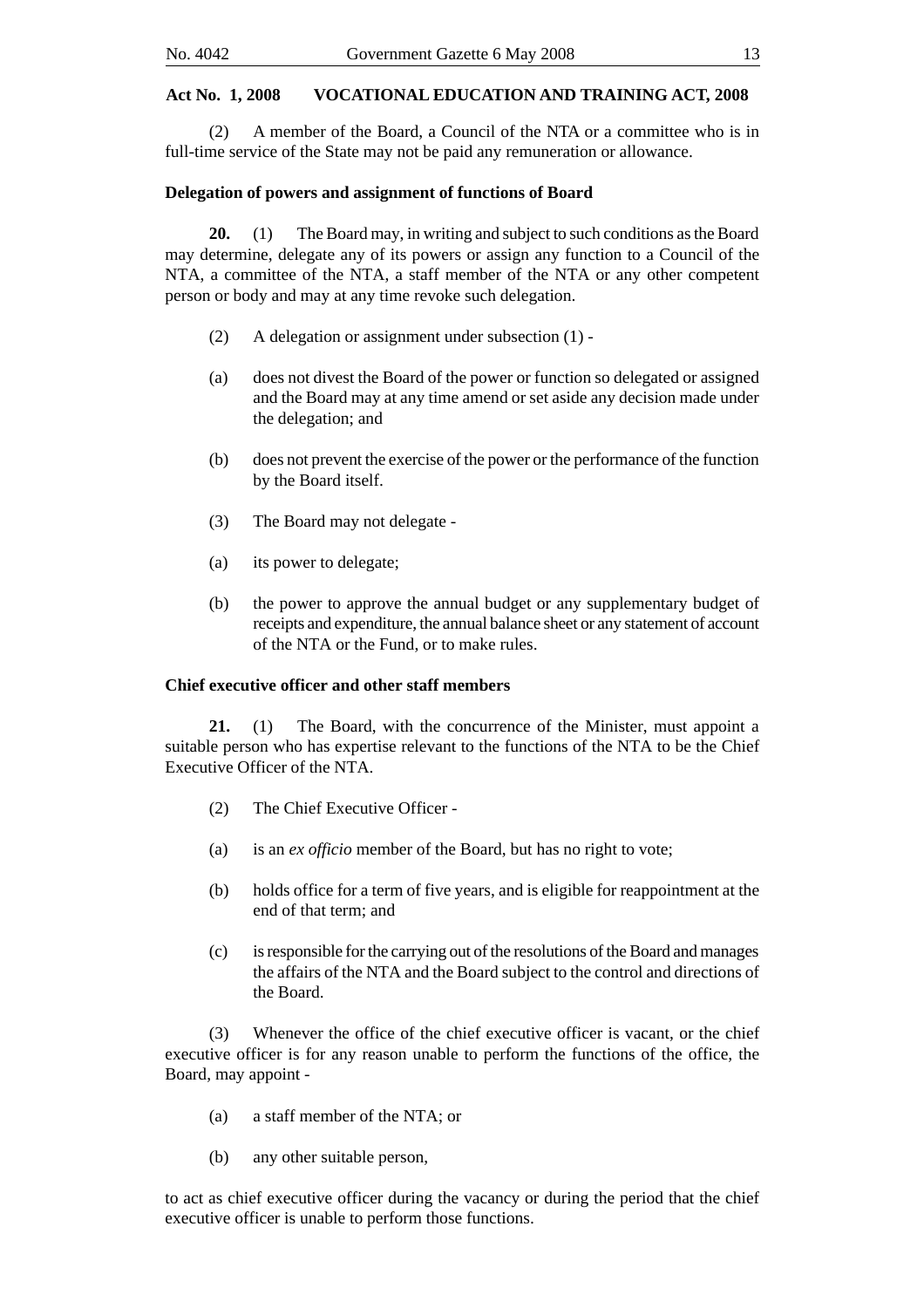(4) The Board may appoint such additional staff members of the NTA as the Board considers necessary to assist it in the exercise of its powers and the performance of its functions in terms of or under this Act.

#### **Performance agreements of management staff of NTA**

**22.** (1) The Board must require the Chief Executive Officer, and such other senior management staff of the NTA as the Board may determine, to enter into a performance agreement with the Board, with due regard to any directive laid down by the Council under section 4 of the State-owned Enterprises Governance Act, setting out, among others -

- (a) the terms and conditions of appointment;
- (b) objectives to be achieved and the time frame for achievement thereof; and
- (c) measures necessary to evidence such achievement.

(2) Failure on the part of the Chief Executive Officer or other senior management staff member to comply with any provision of a performance agreement which he or she entered into with the Board, constitutes a ground for his or her dismissal from the service of the NTA, subject to the rules of natural justice.

#### **Remuneration of management and other staff of NTA**

**23.** Subject to section 22(3) of the State-owned Enterprises Governance Act, the Board -

- (a) with the concurrence of the Minister, determines the conditions of service, remuneration and other benefits of the Chief Executive Officer and other management staff of the Fund; and
- (b) determines the conditions of service, remuneration and other benefits of other staff members of the NTA below management level.

#### PART IV NATIONAL TRAINING FUND

#### **National Training Fund**

- **24.** (1) The National Training Fund is established.
- (2) The National Training Fund consists of -
- (a) money voted by Parliament for the purposes of the Fund, the NTA or for the administration of this Act;
- (b) any education and training levies, interest and penalties paid by employers in terms of this Act;
- (c) any money received by the NTA, including donations;
- (d) any interest earned on investments of the Fund; and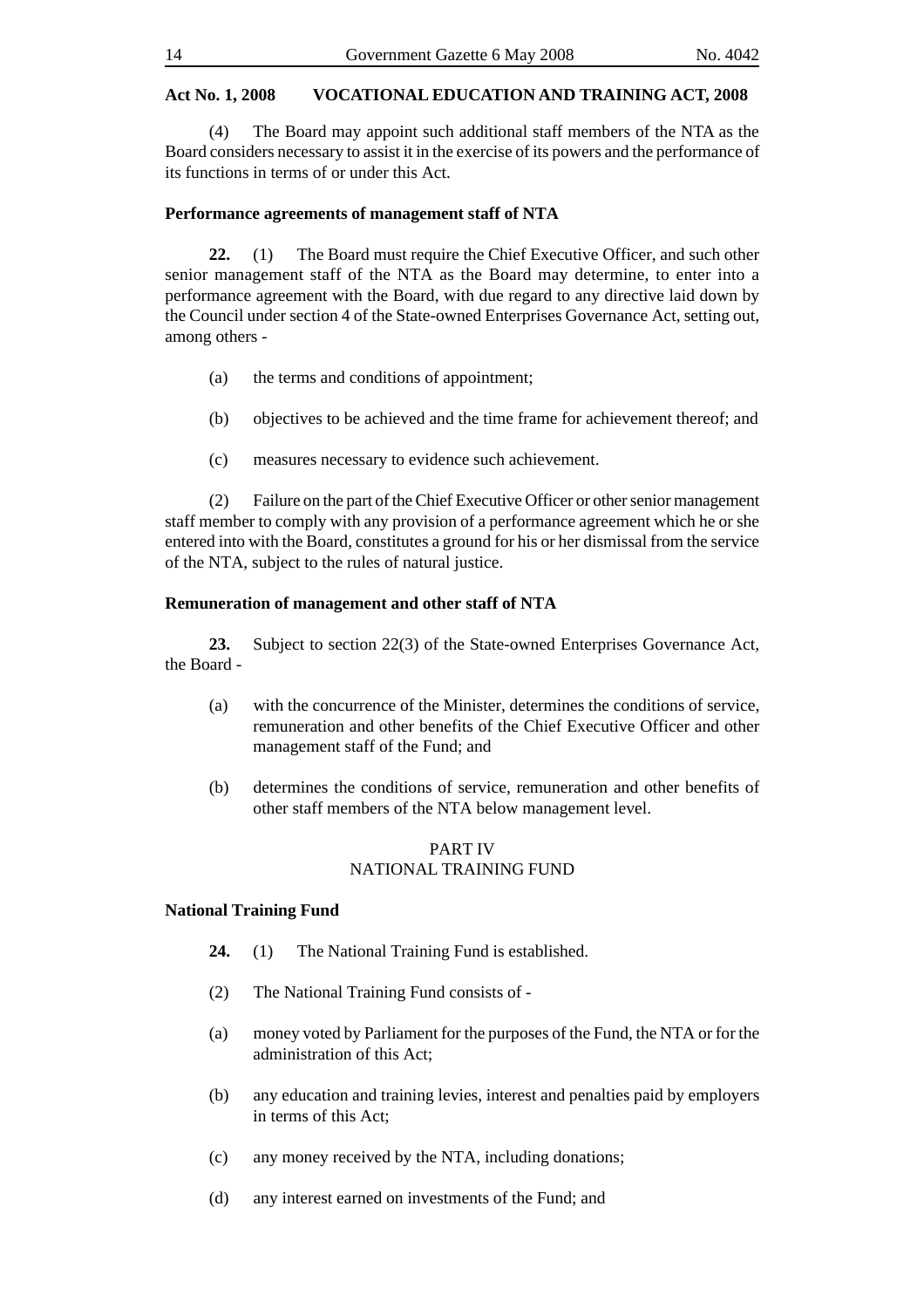(e) any money to which the Fund is or may become entitled.

(3) The Vocational Training Fund established by section 44 of the National Vocational Training Act, 1994 (Act 18 of 1994) ceases to exist at the date of commencement of this Act and -

- (a) all amounts standing to the credit of that Fund at that date, devolve upon and vest in the Fund; and
- (b) all assets, rights, liabilities and obligations of the Vocational Training Fund devolve upon and vest in the Fund.

(4) No transfer duty, stamp duty, fee or costs are payable in respect of the transfer of any assets, rights liabilities or obligations between the Vocational Training Fund and the Fund as contemplated in this section.

(5) the Registrar of Deeds or any other person in charge of any other office where a register or a record is being kept of the ownership of or entitlement to an asset or right referred to in subsection (3)(b) must make such entries in or on any relevant register, title deed or other document in his or her office or submitted to him or her as may be necessary to effect the transfer thereof to the Fund.

#### **Control and administration of Fund**

**25.** The control and administration of the Fund vests in the Board.

#### **Use of money in Fund**

- **26.** The Fund may only be applied -
- (a) to provide financial and technical assistance to employers, vocational education and training providers, employees, learners and other persons or bodies to promote vocational education and training; and
- (b) to fund vocational education and training programmes and projects
	- (i) identified in the national policy on vocational education and training or the NTA's strategic plan for vocational education and training; or
	- (ii) that the NTA considers necessary to achieve the objects of this Act.
- (c) to expenditure incurred by the NTA in the performance of its functions in terms of or under this Act, including its core administration costs as contemplated in sections 5 and 7;
- (d) to any other expenditure incurred by the NTA or the Board in or in connection with the performance of their functions in terms of this Act; and
- (e) to any other expenditure authorised by this Act.

#### **Bank accounts of Fund**

**27.** (1) The Board must open and maintain with a bank or banks approved by the Minister from time to time -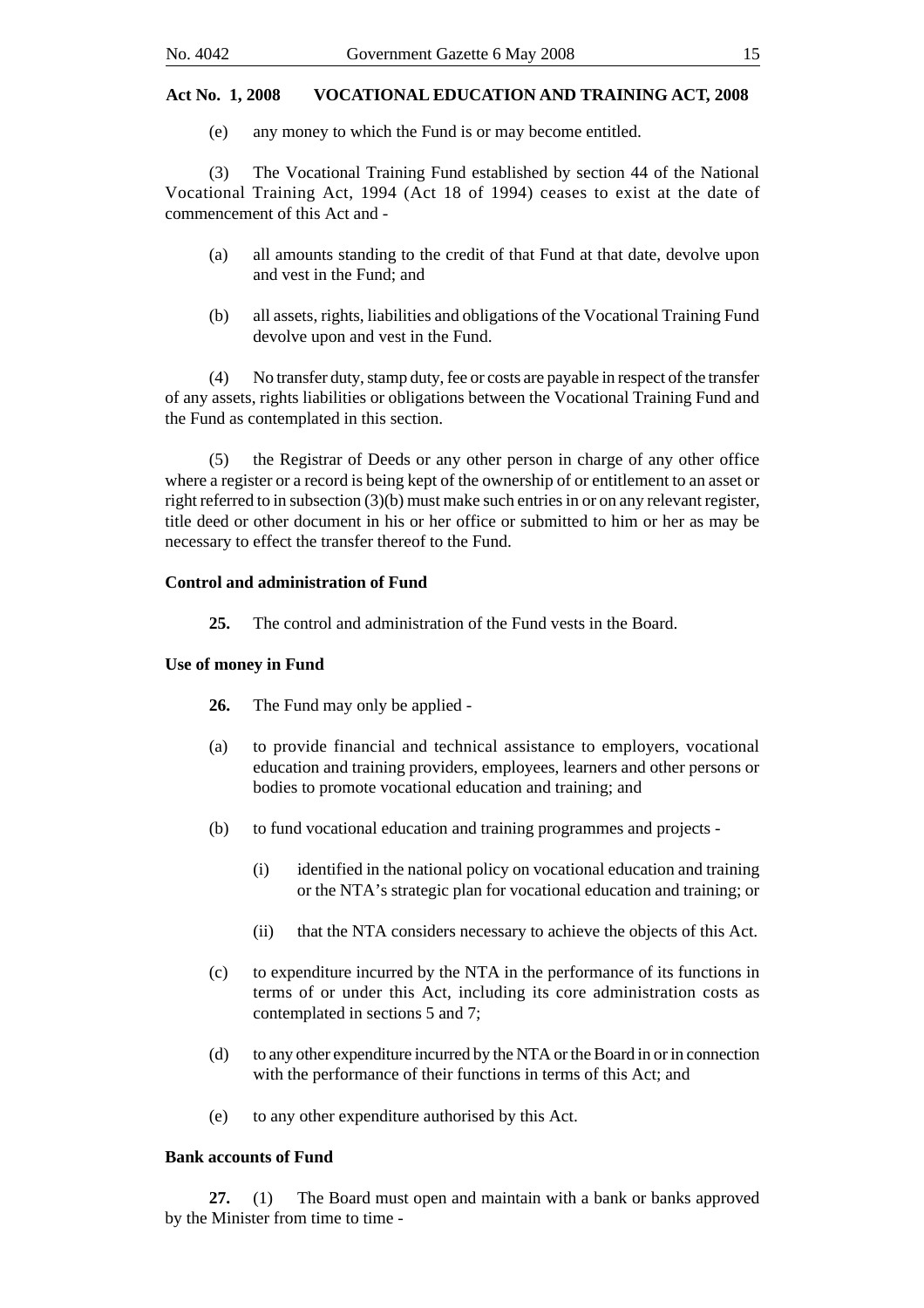- (a) an account known as the National Training Fund Account into which all monies payable to the Fund must be deposited; and
- (b) a reserve account into which surplus money in the Fund may be deposited and from which any investments contemplated in section 28 may be made.

(2) The Board may operate subsidiary accounts within the National Training Fund Account.

- (3) The objects of the reserve account contemplated in subsection (1) are -
- (a) to provide for unseen demands on the Fund; and
- (b) to stabilise the level of vocational education and training levies.

(4) The Board must determine the amounts to be held in the reserve account and may authorise payments from the reserve account.

## **Investment of Fund money**

**28.** The Board, with the approval of the Minister and the Minister of Finance, may invest surplus money in the Fund with due regard -

- (a) to the maintenance, growth and preservation of the Fund; and
- (b) to economic and commercial viability of any investments.

## **Income of Fund exempt from tax**

**29.** The income of the Fund, including income from any investments, is exempt from income tax or any other tax.

#### PART V FINANCIAL PLANNING AND REPORTING OF NAMIBIA TRAINING AUTHORITY AND NATIONAL TRAINING FUND

### **Financial year of NTA and Fund**

**30.** The financial year of the NTA and of the Fund ends on 31 March of each year.

## **Business and financial plan of NTA and Fund**

**31.** (1) The NTA must, at least 90 days before the commencement of its next financial year, or a later date determined by the Minister, submit to the Minister for approval a business and financial plan that complies with the requirements of section 19(3) of the State-owned Enterprises Governance Act.

(2) The NTA may not, in respect of its core administrative expenditure in any financial year, budget or spend an amount exceeding fifteen percent of its estimated revenue for that financial year, unless otherwise approved by the Minister.

(3) The NTA must -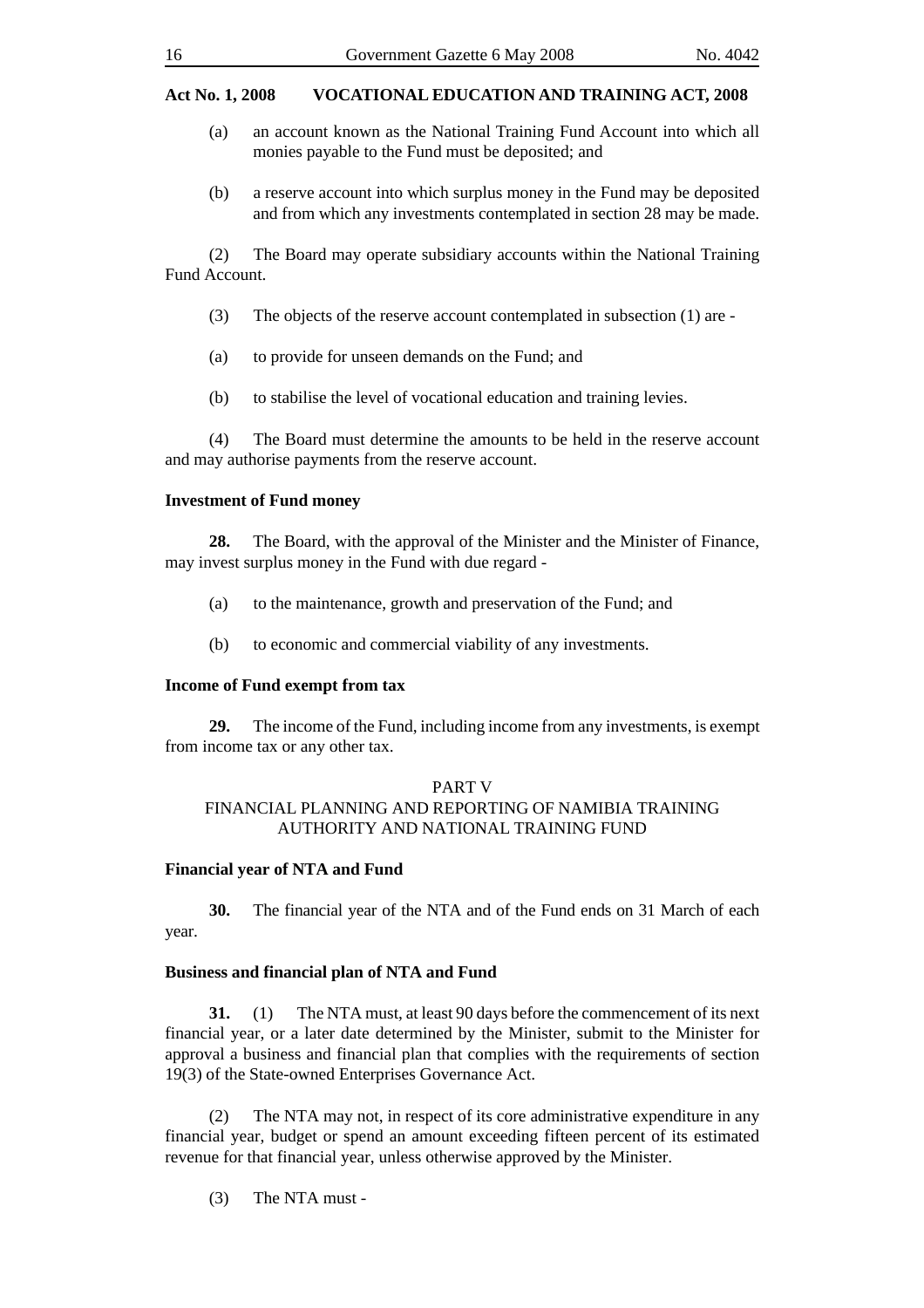- (a) after consulting the Minister, appoint a person registered as an accountant and auditor in terms of the Public Accountants' and Auditors' Act, 1951 (Act No. 51 of 1951) and engaged in public practice as such, as the auditor of the NTA and the Fund; and
- (b) cause the accounting and related records of the NTA and the Fund to be audited annually by that person.

#### **Annual report and financial statements of NTA and Fund**

- **32.** (1) The NTA must -
- (a) keep full and proper records of the financial affairs of the NTA and the Fund;
- (b) prepare financial statements for each financial year in accordance with generally accepted accounting practice;
- (c) submit those financial statements within three months after the end of the financial year to the auditor of the NTA and the Fund for auditing;
- (d) submit within six months of the end of the financial year to the Minister
	- (i) an annual report on the activities of the NTA during that financial year;
	- (ii) the audited financial statements of the NTA and the Fund for that financial year; and
	- (iii) the report of the auditor on those statements.

(2) The annual report and financial statements referred to in subsection (1) must comply with the requirements of section 26(2) of the State-owned Enterprises Governance Act and must -

- (a) fairly present the state of affairs of the NTA and the Fund, their business, their financial results, their performance against predeteitiuned objectives and their financial position at the end of the financial year concerned;
- (b) include particulars of
	- (i) any material losses through criminal conduct and any irregular expenditure and fruitless and wasteful expenditure that occurred during the financial year;
	- (ii) any criminal or disciplinary steps taken as a consequence of such losses or irregular expenditure or fruitless and wasteful expenditure;
	- (iii) any losses recovered or written off; and (iv) any other matter that may be prescribed.

(3) The Minister must table the report and statements referred to in subsection (2) in the National Assembly -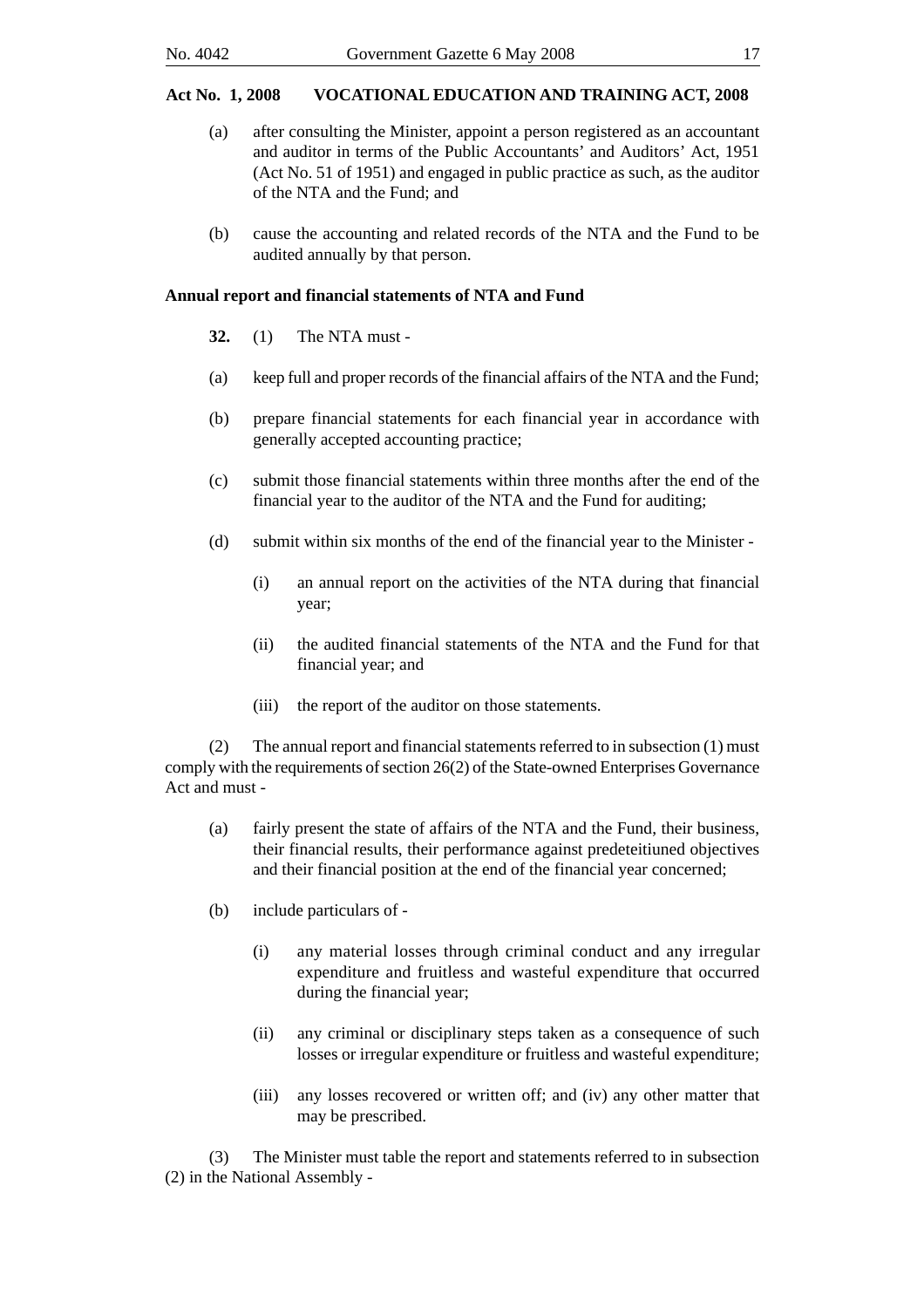- (a) within 30 days after receipt thereof, if the National Assembly is in ordinary session; or
- (b) if the National Assembly is not in ordinary session, within 30 days of the commencement of its next ordinary session.

#### **Goods and services charges and other revenue of NTA**

**33.** (1) The NTA may, with the approval of the Minister, charge for any goods and services that it provides in the performance of its functions under this Act.

(2) Any money received by the NTA for the provision of goods and services in terms of subsection (1) and any money received by the NTA from any other source must be paid into the National Training Fund.

#### **Winding up of NTA and Fund**

**34.** The NTA and the Fund may not be wound up except by or under the authority of an Act of Parliament.

#### PART VI VOCATIONAL EDUCATION AND TRAINING LEVY

#### **Imposition of levy**

**35.** (1) Subject to section 36, the Minister, with the concurrence of the Minister of Finance and after consulting the Board, by notice in the *Gazette*, may impose a levy to be paid by -

- (a) employers in general; or
- (b) specific categories of employers,

for the purpose of facilitating and encouraging vocational education and training.

- (2) The notice referred to in subsection (1) must contain -
- (a) a description of the employers who must pay the levy;
- (b) the rate and manner of calculating or determining the levy;
- (c) the date or dates on, or periods within, which the levy is payable;
- (d) a description of the body to which the levy must be paid and the required manner of payment; and
- (e) any other matter which is in the opinion of the Minister necessary for the effective imposition and collection of the levy.

(3) Different amounts of levy may be imposed under subsection (1) for different categories of employers by having regard -

(a) to the number of employees employed by such employers;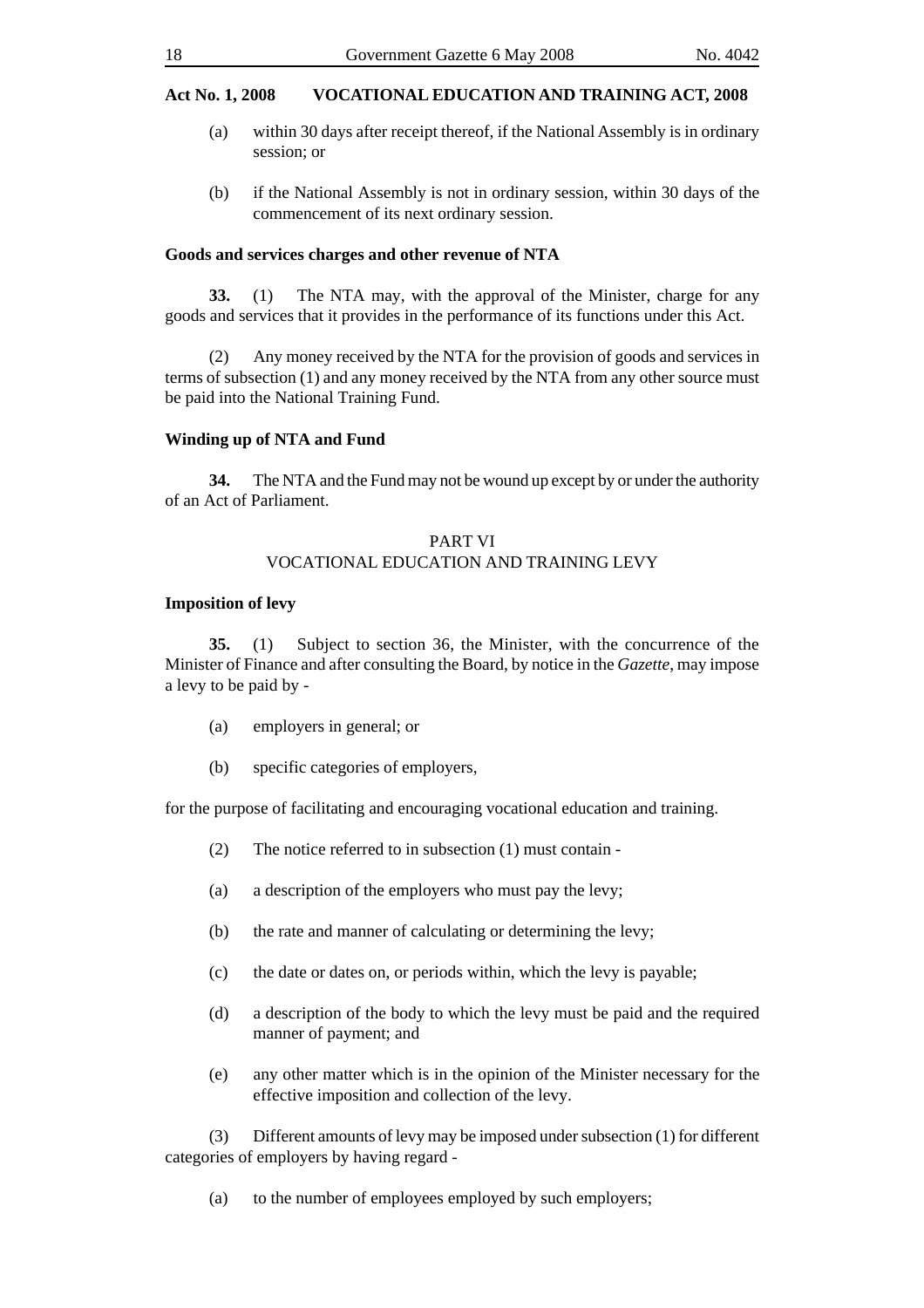- (b) to the payroll or turnover of such employers; and
- (c) to such other criteria as the Minister, after consulting the Board, may consider relevant.

(4) The Minister, by notice in the *Gazette*, with the concurrence of the Minister of Finance and after consulting the Board, may vary or withdraw any notice issued under subsection  $(1)$ .

#### **Notice of intention to impose or vary levy**

**36.** (1) Before imposing or varying a levy under section 35, the Minister must -

- (a) by notice in the *Gazette*
	- (i) inform affected employers of any such intention by specifying
		- (aa) the details of the proposed imposition or variation;
		- (bb) the reasons for the proposed imposition or variation;
		- (cc) the proposed date or dates of commencement of the proposed imposition or variation; and
	- (ii) invite affected employers to make representations to the Minister within 30 days of publication of the notice or such further period as the Minister may determine; and
- (b) consider any representations made in terms of paragraph (a)(ii).

(2) A notice imposing or varying a levy must be published in the *Gazette* at least 30 days before its commencement.

#### **Payment and collection of levy**

- **37.** (1) Any levy payable by an employer in terms of this Act, must be paid -
- (a) to the NTA; or
- (b) to an agent designated by the Minister, after consulting the Board and by notice in the *Gazette*, to collect the levy on behalf of the NTA.

(2) Subject to subsection (3), the designated agent may withhold from its payment to the NTA the costs of collection of the levy.

(3) The total amount of collection costs referred to in subsection (2) may not exceed such percentage, as may be prescribed, of the total amount of levies collected by the designated agent.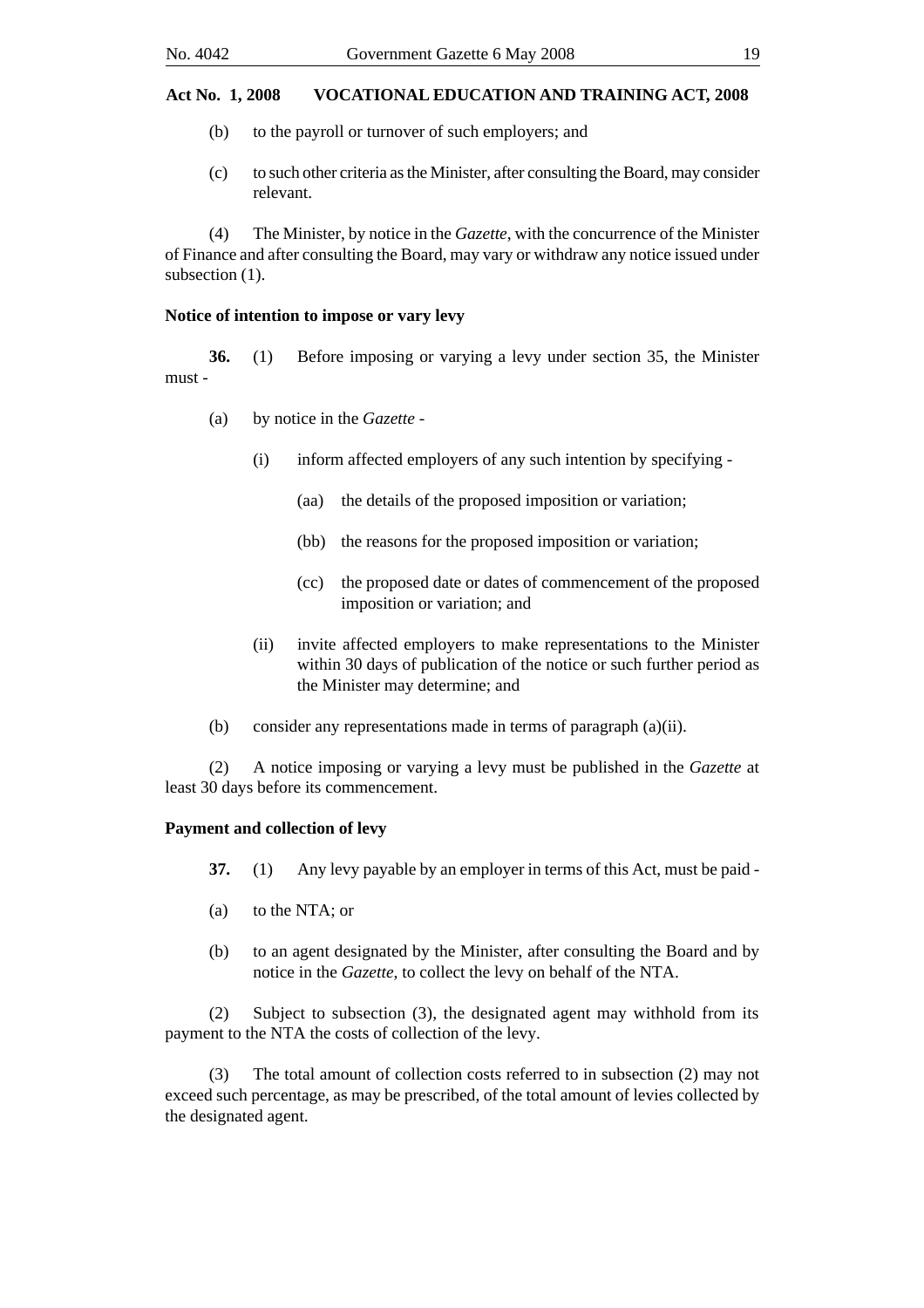#### **Interest on late payment of levy**

**38.** If an employer fails to pay a levy or any portion of a levy on or before the due date for payment, interest is payable on the outstanding amount at the rate prescribed under the Prescribed Rate of Interest Act, 1975 (Act 55 of 1975), calculated from the last day for payment to the day that payment is received by the NTA or by the designated agent.

#### **Penalties on default of payment**

**39.** If any levy remains unpaid after the last day for payment thereof, a penalty of ten percent of that unpaid amount is payable by the employer in addition to the interest contemplated in section 38.

#### **Levy as debt due to Fund**

**40.** (1) Any levy, penalty or interest due by an employer in terms of this Act is, from the date that it is due, deemed to be a debt due to the Fund and may be recovered by the NTA or the designated agent in the manner provided for in this section.

(2) Subject to subsection (3), the NTA or designated agent may, in respect of any debt due as contemplated in subsection (1), file with the clerk or registrar of a court of competent jurisdiction a statement -

- (a) certified as correct by the chief executive officer of the Fund or the equivalent officer of the designated agent; and
- (b) stating the amount of all levies, penalties and interest due to the Fund by the employer.

(3) A statement filed under subsection (2) has the effect of, and any proceedings may be taken thereon, as if it were, a civil judgment of the court at which the statement was filed, in favour of the Fund for a liquid debt in the amount specified in the statement.

(4) The NTA or designated agent must, before filing a statement under subsection (2), serve a written notice on the employer concerned -

- (a) accompanied by a copy of the statement; and
- (b) informing the employer of its intention to file the statement 30 days after serving the notice.

(5) The chief executive officer of the NTA or the equivalent officer of the designated agent may by notice in writing, addressed to the clerk or registrar of the court in question, withdraw a statement filed with that clerk or registrar and thereupon that statement ceases to have any effect.

(6) The NTA or designated agent may institute proceedings afresh under subsection (2) in respect of the levies, penalties or interest to which a statement withdrawn under subsection (5) relates.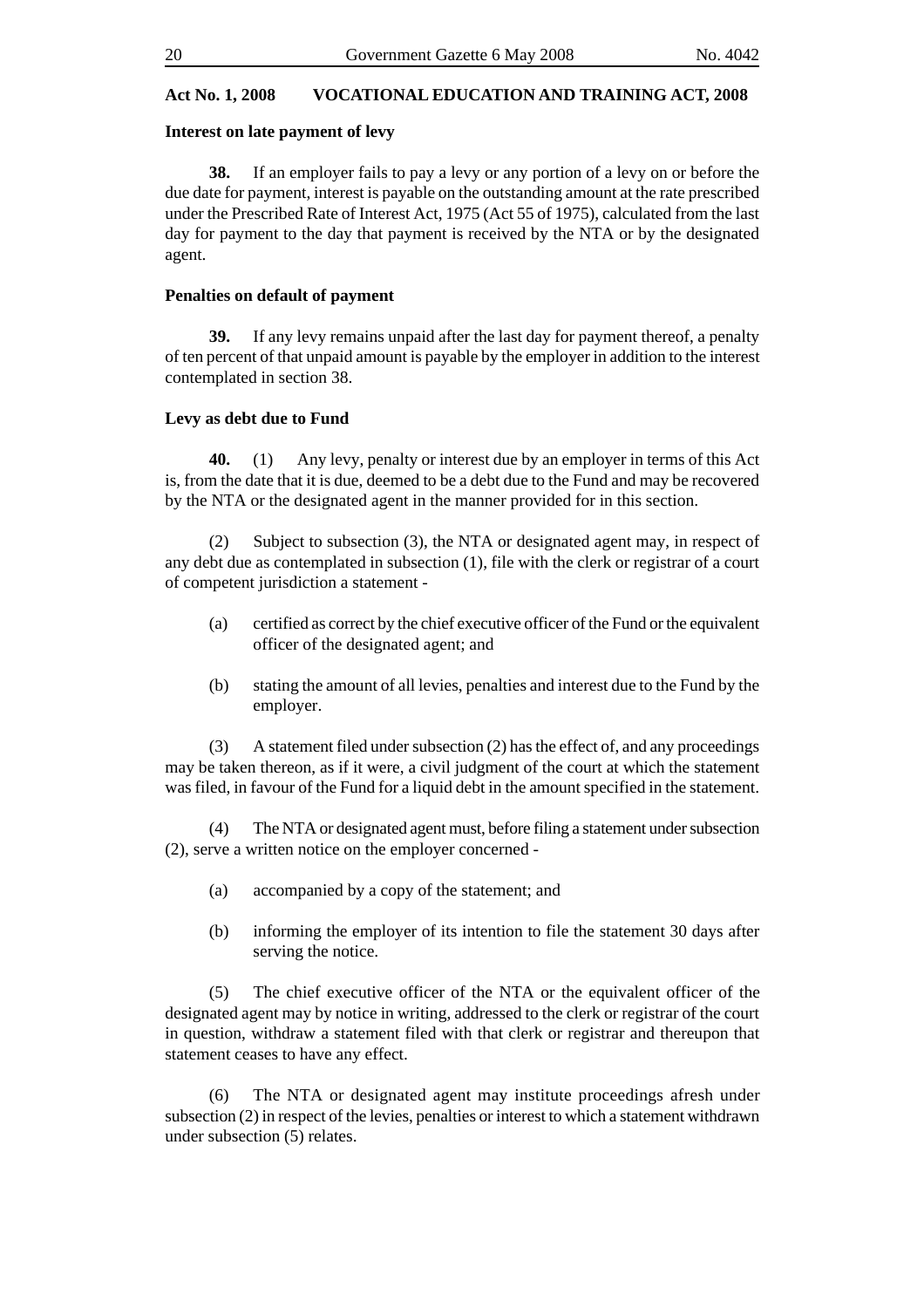#### **Exemption from levy**

**41.** The Minister, on recommendation of the Board and by notice in the *Gazette*, may exempt any employer or category or class of employer from the payment of a levy imposed under section 35.

#### **Employers to keep records and furnish information**

**42.** Every employer who is liable in terms of a notice issued under section 35 to pay a levy must -

- (a) keep and maintain at his, her or its principal places of business in Namibia up-to-date records of all employees in their employment; and
- (b) within the period specified in any such notice, furnish the NTA or designated agent with such information pertaining to his, her or its employees or business as the NTA or designated agent may reasonably request in any such notice.

#### **Appointment and powers of inspectors**

**43.** (1) Subject to the laws governing the public service, the Minister may appoint any suitable person as an inspector to promote, monitor and enforce compliance with this Act in so far as it relates to the collection of levies by the NTA or designated agent.

(2) Any person appointed as an inspector under subsection (1) must be furnished with a certificate of appointment signed by the Minister.

(3) In order to monitor and enforce compliance with this Act in so far as it relates to the collection of levies by the NTA or the designated agent, an inspector may without warrant or notice, at any reasonable time enter any workplace or any other place, which is not a home, where an employer carries on business or keeps any records.

(4) An inspector may enter a home or any place other than a place contemplated in subsection (3) only -

- (a) with the consent of the owner or occupier; or
- (b) if authorised by a warrant under subsection (5) to do so.

(5) A magistrate, or judge of the High Court, in chambers and having jurisdiction may issue a warrant on written application by an inspector stating under oath or affirmation the reasons for the need to enter the place in order to monitor and enforce compliance with this Act in so far as it relates to the collection of levies by the NTA or designated agent.

In order to monitor and enforce compliance with this Act in so far as it relates to the collection of levies by the NTA or the designated agent, an inspector may -

(a) question any person either alone or in the presence of any other person on any matter to which this Act relates;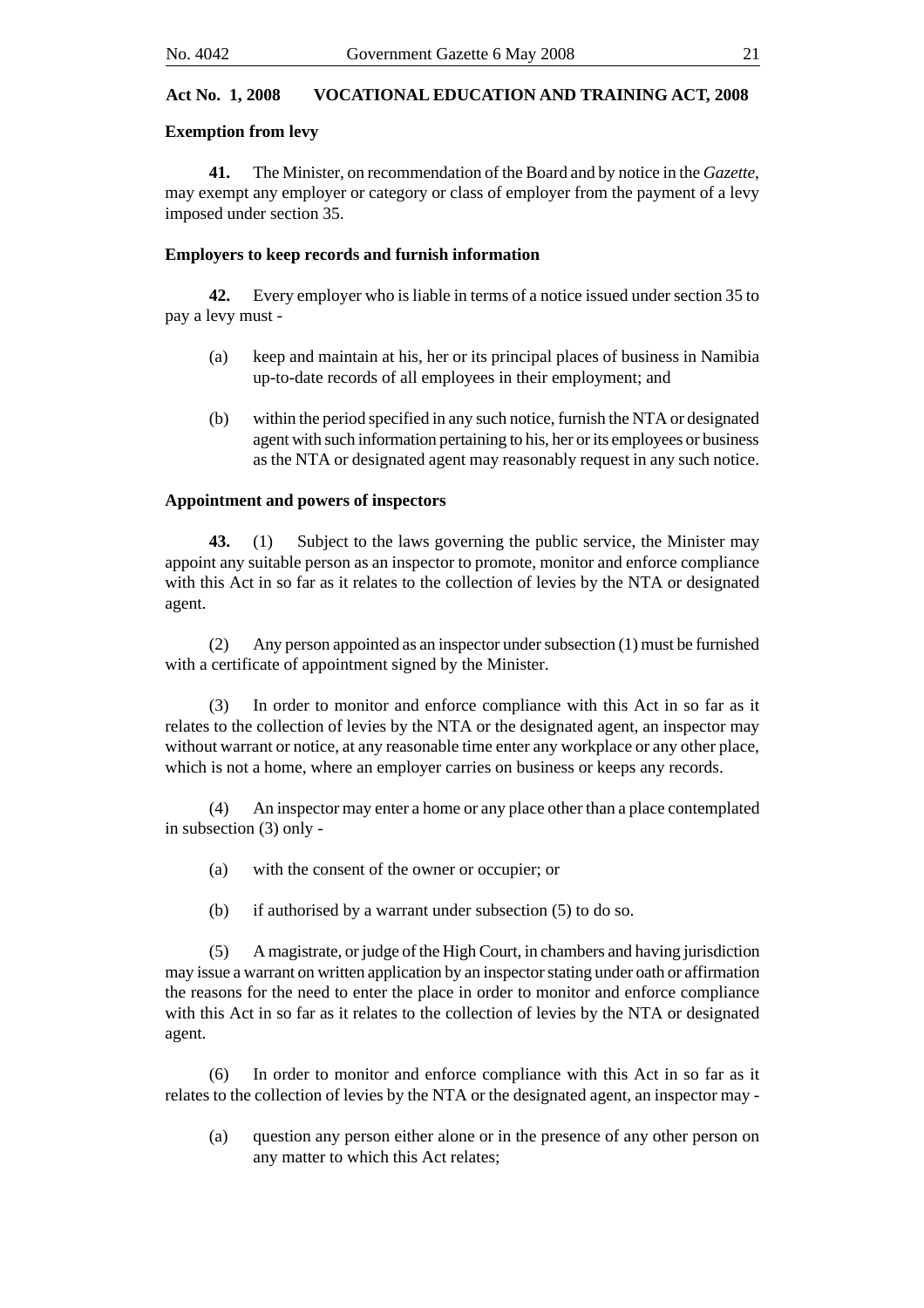- (b) order any person who has control over or custody of any book, document or thing to produce without delay, at such time and place as may be determined by the inspector, such book, document or thing;
- (c) seize any book, document or thing which in the opinion of the inspector may serve as evidence in any matter in terms of this Act;
- (d) examine or cause to be examined, make extracts from or copies of, any book, document or thing produced to or seized by the inspector and order any person who in the opinion of the inspector is qualified to do so to explain any entry in the book, document or thing; and
- (e) order an employee to appear before the inspector at such time and place as may be determined by the inspector and question that employee.
- (7) An inspector performing any function in terms of this section -
- (a) may be accompanied by an interpreter and any other person reasonably required to assist in conducting the inspection;
- (b) must produce on request the certificate of appointment referred to in subsection (2);
- (c) must provide a receipt for any book, document or thing seized or produced in terms of subsection (6); and
- (d) must return anything so seized or produced within a reasonable time.

#### PART VII GENERAL PROVISIONS

#### **Disclosure of information**

**44.** (1) A person may not disclose any information obtained in the performance of such person's functions in terms of this Act, except -

- (a) to the extent that it may be necessary for compliance with this Act;
- (b) for the purposes of the administration of justice; or
- (c) at the request of the Minister or any other person entitled thereto.
- (2) A person who contravenes subsection (1) commits an offence.

#### **Designation and powers of quality systems auditors**

**45.** (1) The Board may designate any person with relevant expertise as a quality systems auditor to assist the NTA to promote and monitor compliance with the conditions of any accreditation, registration or technical or financial assistance contemplated by this Act.

(2) The Board must provide every quality systems auditor with a certificate of designation.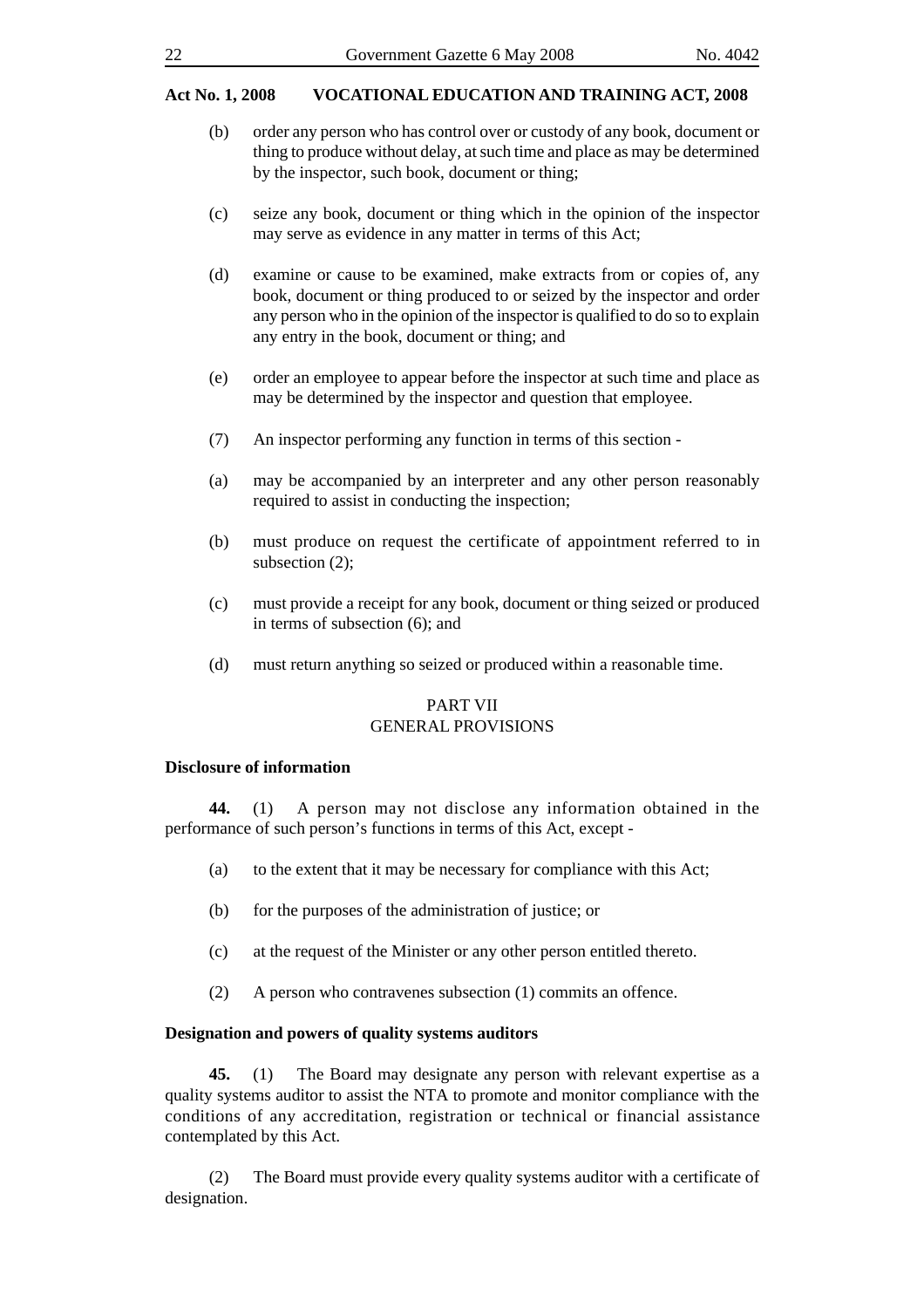(3) For the purpose of monitoring compliance with the conditions of any accreditation, registration, technical or financial assistance contemplated by this Act, a quality systems auditor may -

- (a) on reasonable notice enter any premises of a vocational education and training provider;
- (b) interview any employee or learner on the premises; or
- (c) require a vocational education and training provider to disclose any relevant record, document or particulars in respect of the programme and may make copies thereof.

(4) Every vocational education and training provider and every employee of such a provider must co-operate with a quality systems auditor in the performance of his or her functions and must provide reasonable assistance to the quality systems auditor in this regard.

(5) A quality systems auditor, while on the premises of a vocational education and training provider pursuant to this section, must produce on request, the certificate of appointment referred to in subsection (2).

#### **Offences and penalties**

- **46.** (1) A person commits an offence if the person -
- (a) obstructs or attempts to influence improperly a person who is performing a function in terms of this Act;
- (b) obtains or attempts to obtain any prescribed document by means of fraud or false pretences, or by presenting or submitting a false or forged document;
- (c) pretends to be an inspector, a quality systems auditor or any other person performing a function in terms of this Act;
- (d) refuses or fails to answer fully any lawful question put by an inspector, a quality systems auditor or any other person performing a function in terms of this Act;
- (e) refuses or fails to comply with any lawful request by an inspector, a quality systems auditor or any other person performing a function in terms of this Act;
- (f) hinders or obstructs an inspector, a quality systems auditor or any other person performing a function in terms of this Act; or
- (g) refuses or fails to pay any levy, penalty or interest due under this Act.

(2) A person who is convicted of an offence referred to in subsection (1) or section 44(2) is liable to a fine not exceeding N\$2 000 or imprisonment for a period not exceeding 6 months, or to both such fine and such imprisonment.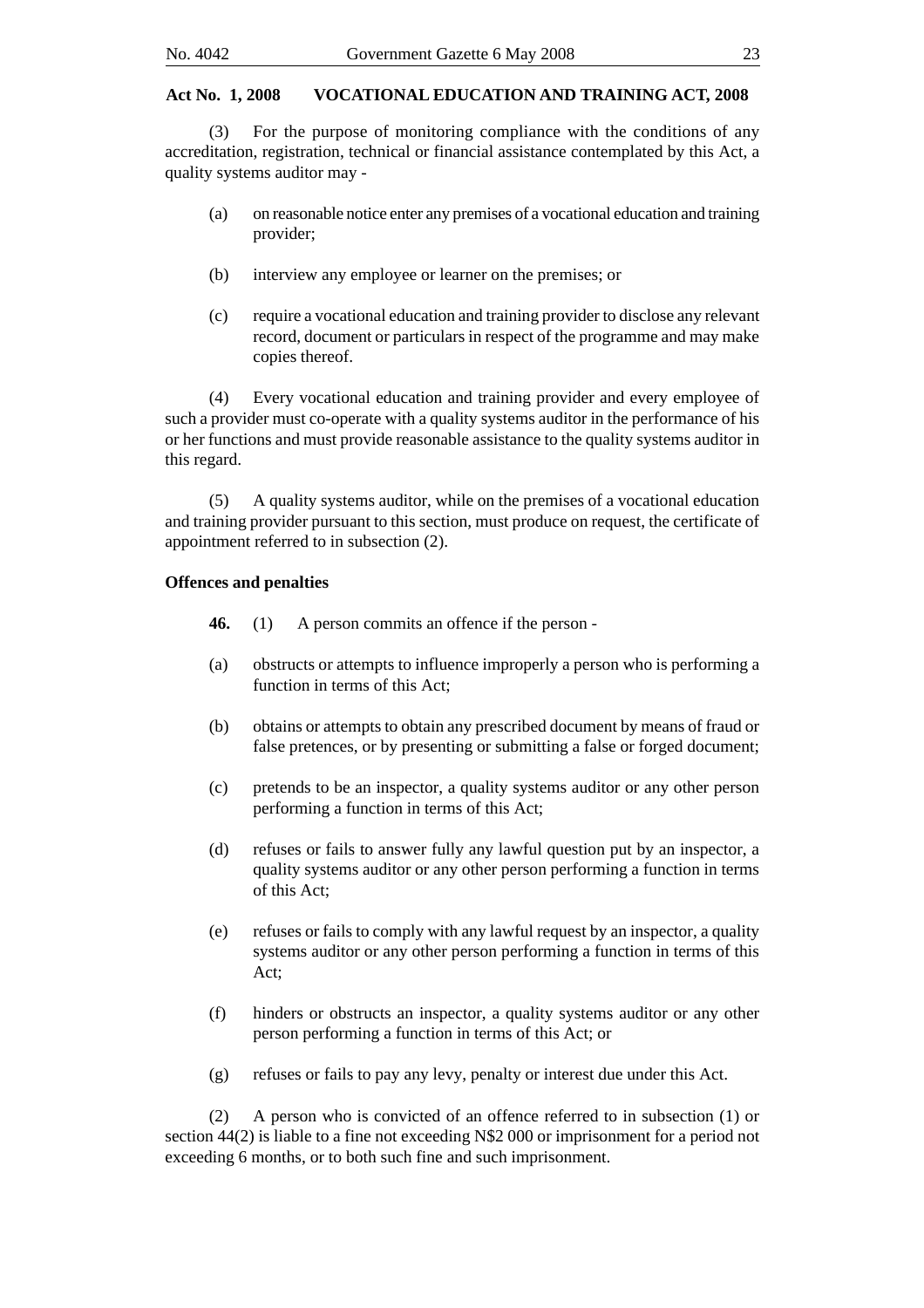#### **Regulations**

**47.** (1) The Minister may, after consulting the Board, make regulations relating to -

- (a) a form of any application that may be made under this Act and the procedure and manner for submission of such application;
- (b) the exercise or performance by the NTA of any of its powers or functions in terms of this Act;
- (c) the administration, operation, functioning and obligations of the Fund;
- (d) the imposition and collection of the vocational education and training levy and the exemption of employers from payment of the levy;
- (e) the registration and accreditation of vocational education and training providers and programmes, including the procedure, criteria and conditions applicable to their registration and accreditation;
- (f) the certification of learning outcomes, including the maintenance of a database;
- (g) the registration and accreditation of assessors, including the procedures, criteria and conditions applicable to their registration and accreditation;
- (h) the development and registration of occupational standards, curriculum standards and qualifications in vocational education and training;
- (i) technical and financial assistance by the NTA to employers, employees, vocational education and training providers, learners and other persons and bodies;
- (j) the funding of vocational education and training programmes and projects including the procedures, criteria and conditions applicable to such funding;
- (k) the governance and management of the State-owned vocational training centres contemplated in section 49(4);
- (l) the funding of vocational training centres;
- (m) any matter which in terms of this Act is required or permitted to be prescribed; or
- (n) any other matter which the Minister considers necessary or expedient to prescribe in order to further the objects of this Act.

(2) Different regulations may be made under subsection (1) in respect of different classes of employers and employees and in respect of different areas.

(3) A regulation made under subsection (1) may prescribe a penalty not exceeding a fine of N\$2 000 or imprisonment for a period of 6 months, or not exceeding both such fine and such imprisonment, for any contravention thereof or failure to comply therewith.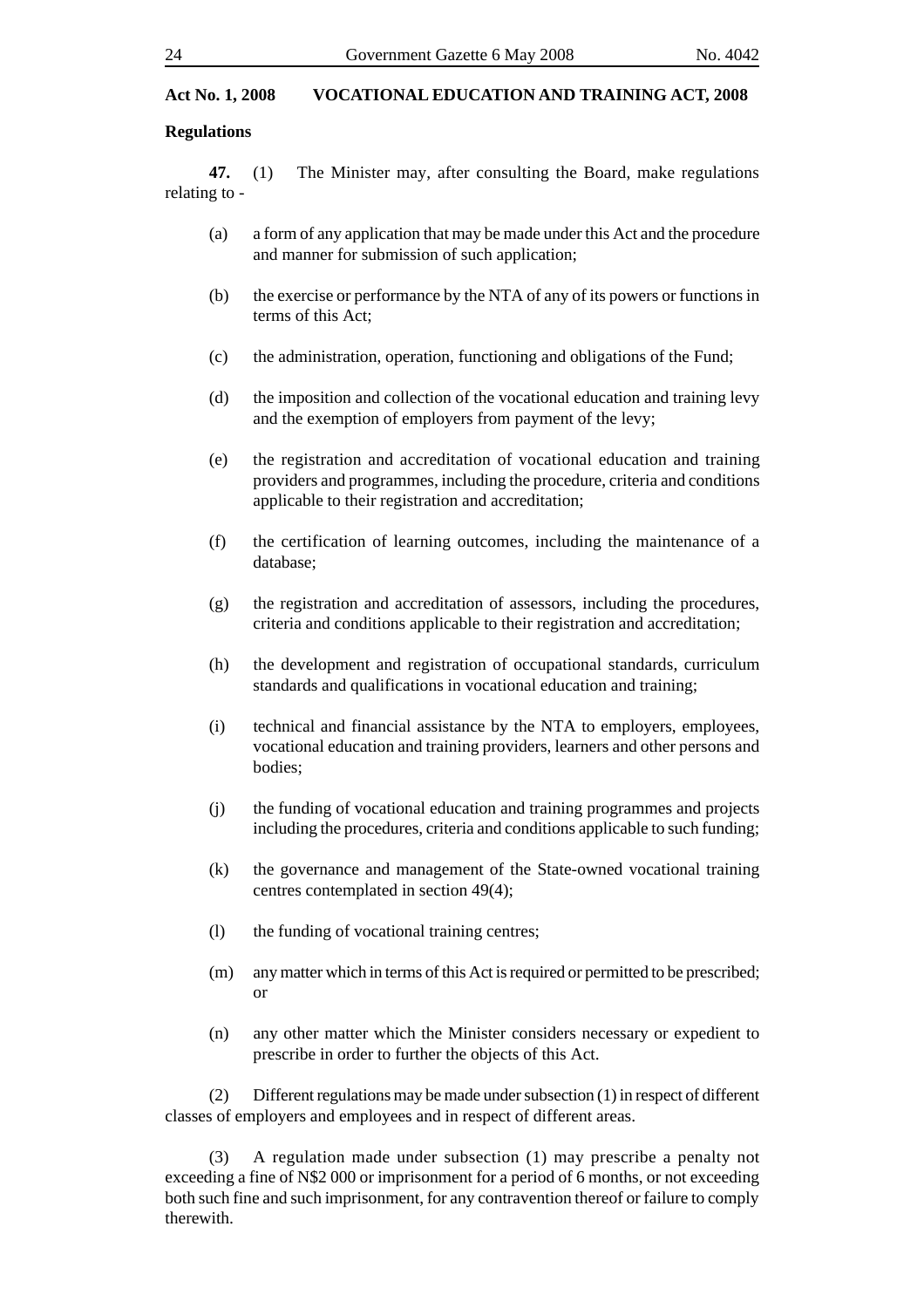#### **Amendment and repeal of laws**

**48**. The laws specified in the Schedule are amended or repealed to the extent set out in the third column thereof.

#### **Savings and transitional provisions**

**49.** (1) For the purposes of this section -

"National Vocational Training Act" means the National Vocational Training Act, 1994 (Act 18 of 1994) repealed by section 48;

"Registrar" means the Registrar of Vocational Training Centres appointed under section 35 of the National Vocational Training Act; and

"Vocational Training Board" means the Vocational Training Board established by section 5(1) of the National Vocational Training Act.

(2) At the date of commencement of this Act, all assets, rights, liabilities and obligations of the Vocational Training Board devolve upon and vest in the NTA, and the Registrar of Deeds or any other person in charge of any other office where a register or a record is being kept of the ownership of or entitlement to an asset or right referred to in this subsection must make such entries in or on any relevant register, title deed or other document in his or her office or submitted to him or her as may be necessary to effect the transfer thereof to the NTA.

(3) All assets which at the date of commencement of this Act are owned or being utilized by -

- (a) the Directorate: Vocational Education and Training;
- (b) the National Trade Testing Centre established in terms of section 30 of the National Vocational Training Act;
- (c) the NTA Project Management Unit;
- (d) the State-owned vocational training centres contemplated in subsection (4),

are from that date devolve upon and vested in the NTA, and the Registrar of Deeds or any other person in charge of any other office where a register or a record is being kept of the ownership of or entitlement to an asset or right referred to in this subsection must make such entries in or on any relevant register, title deed or other document in his or her office or submitted to him or her as may be necessary to effect the transfer thereof to the NTA.

(4) The management and control of the State-owned vocational training centres registered in terms of section 38 of the National Vocational Training Act are at the date of commencement of this Act devolved upon the NTA, until such date -

(a) as that centres are in the opinion of the Board able to be transformed by the Board into self-reliant vocational education and training providers; or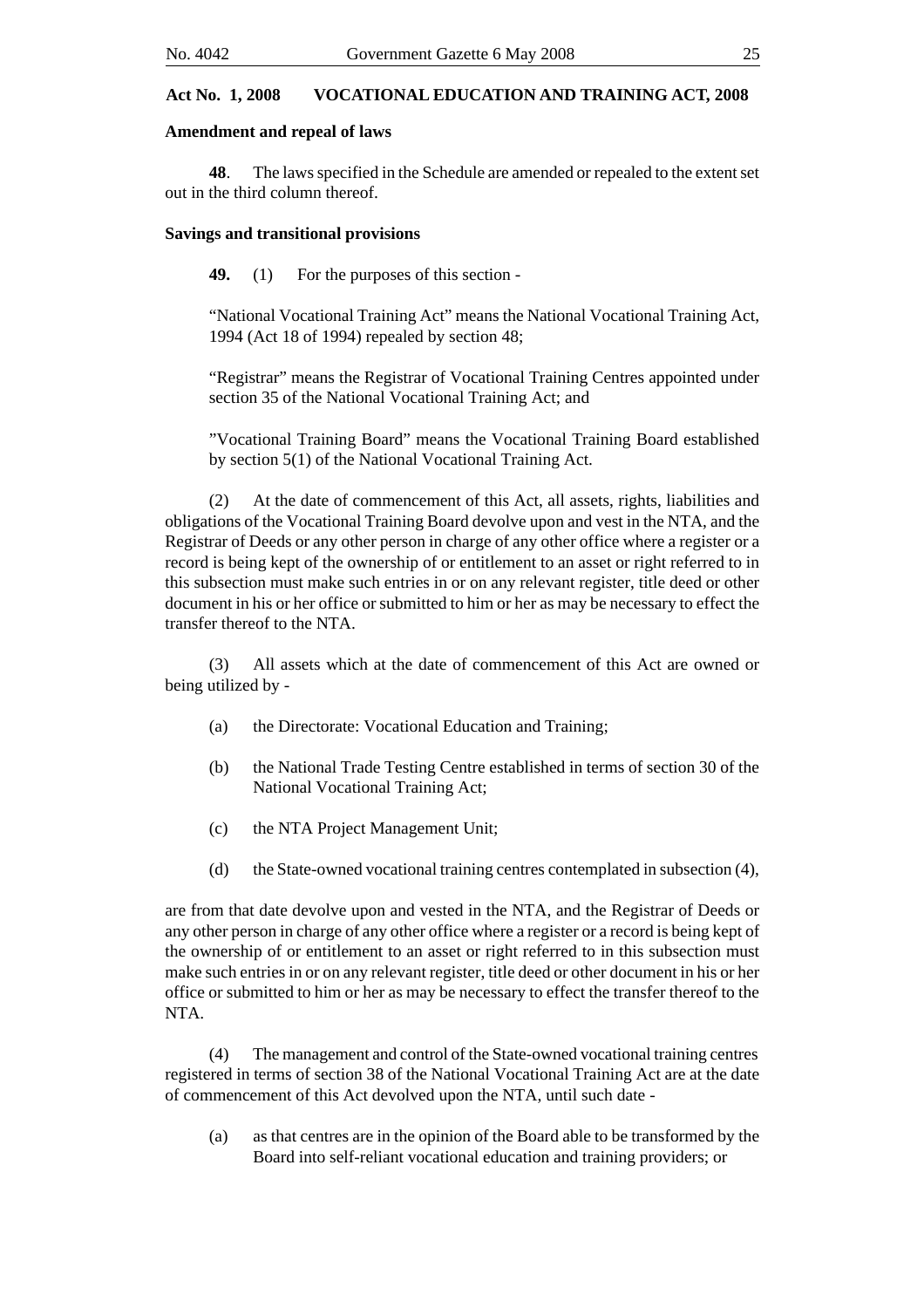(b) if they are not able to be transformed under paragraph (a), the operation and conducting thereof are terminated by the Board,

and if -

- (i) a State-owned vocational training centre is transformed into a vocational education and training provider as contemplated in this subsection, all assets thereof remains the property of the NTA, unless the Board determines otherwise;
- (ii) the operation and conducting of a State-owned vocational training centre is terminated as contemplated in this subsection, all assets thereof remains the property of the NTA.
- (5) No transfer duty, stamp duty, fee or costs is payable in respect of the transfer of -
- (a) any assets, rights, liabilities or obligations from the Vocational Training Board to the NTA; or
- (b) any asset which is owned or being utilized by the Directorate: Vocational Education and Training, the National Trade Testing Centre, the NTA Project Management Unit or any State-owned vocational training centre, as contemplated in subsection (3).

(6) Any regulation made, any direction, order or directive issued, any request made or any requirement prescribed and any other thing done or purported to have been done under a provision of a law repealed by section 48 and which could be made, issued, prescribed or done under a corresponding provision of this Act, is deemed to have been made, issued, prescribed or done under that provision.

(7) The Chief Inspector of Apprenticeships and any other inspector appointed in terms of section  $3(1)(a)$  of the National Vocational Training Act continue to perform their functions and exercise their powers as if that Act had not been repealed, until a date determined by the Minister, after consulting the Board and by notice in the *Gazette*.

(8) The Vocational Training Board continues to exist and must perform the functions of the Board of the Namibia Training Authority, until the chairperson and other members of the Board of the Namibia Training Authority are appointed.

(9) Any vocational standards approved under section 13 of the National Vocational Training Act and in force at the date of commencement of this Act, are deemed to be standards contemplated in section 5(3), and may be withdrawn, substituted or altered by the Board by notice in the *Gazette*.

(10) Any training scheme approved under section 15 of the National Vocational Training Act continues as if that Act had not been repealed and may be withdrawn, substituted or altered by the Minister, after consulting the Board and by notice in the *Gazette*.

(11) Any contract of apprenticeship registered under the National Vocational Training Act and any apprentice under that Act must be dealt with as if the National Vocational Training Act had not been repealed, except that the Board must perform the functions of the Vocational Training Board, until the contract of apprenticeship expires.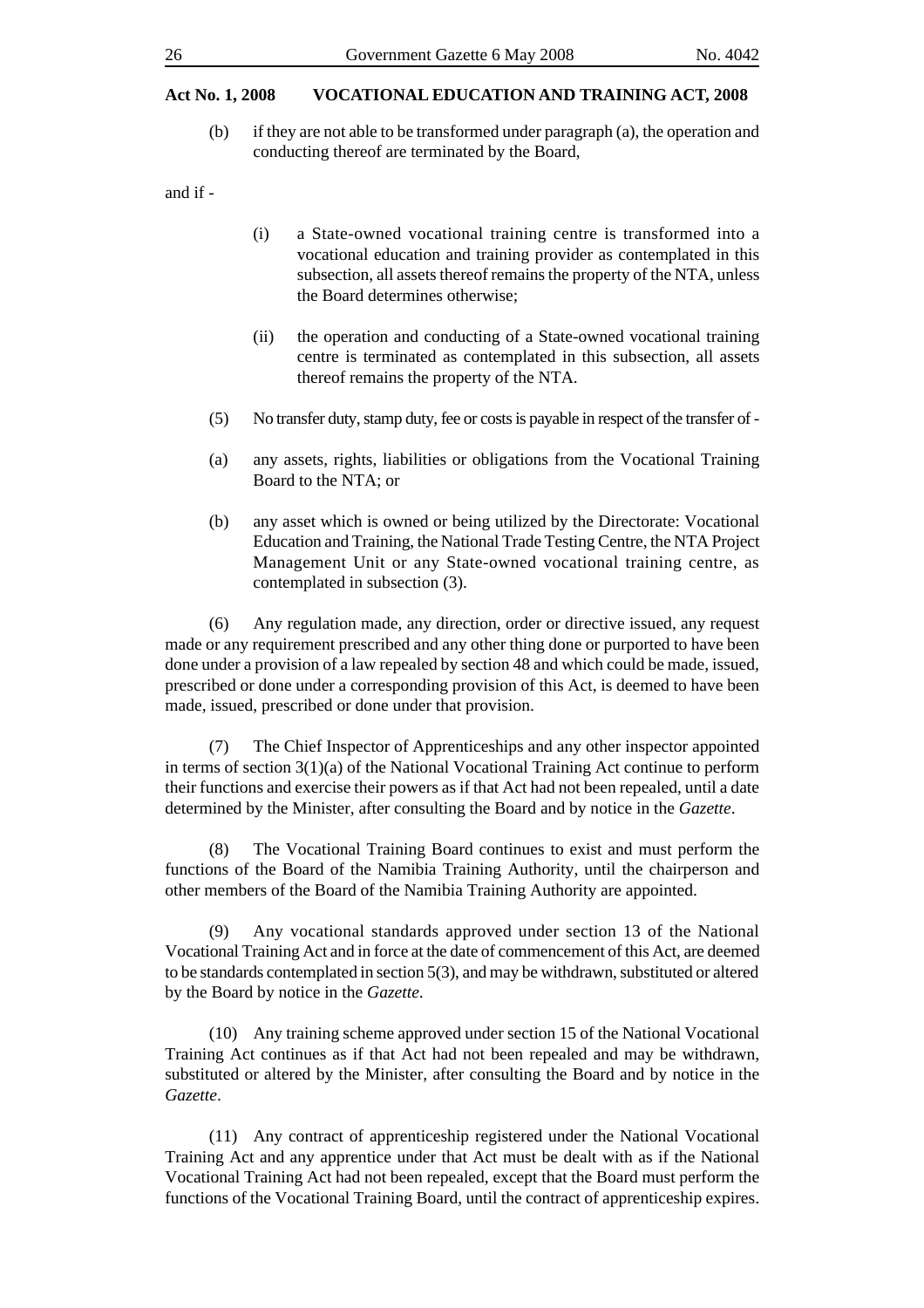(12) Subject to subsection (11), sections 17 to 28, inclusive, of the National Vocational Training Act remain in force as if that Act had not been repealed, until a date determined by the Minister after consulting the Board and by notice in the *Gazette*.

(13) Subject to subsection (12), the National Trade Testing and Certification Centre established under section 30 of the National Vocational Training Act continues to exist and to perform its functions as if that Act had not been repealed -

- (a) until a date determined by the Minister, after consulting the Board and by notice in the *Gazette*; and
- (b) except that the Board must perform the functions of the Vocational Training Board in respect of the National Trade Testing and Certification Centre until the date determined under paragraph (a).

(14) Any approval of a trade testing centre in terms of section 32 of the National Vocational Training Act remains in force subject to any conditions or directives in respect of that approval, until a date determined by the Minister, after consulting the Board and by notice in the *Gazette*.

(15) Subject to subsection (14), section 32(1) and (2) of the National Vocational Training Act remain in force as if that Act had not been repealed, until a date determined by the Minister, after consulting the Board and by notice in the *Gazette*.

(16) Subject to subsection (15), the registration of any vocational training centre registered in terms of section 38 of the National Vocational Training Act remains in force as if that Act had not been repealed, until a date determined by the Minister, after consulting the Board and by notice in the *Gazette*.

(17) Until the date determined under subsection (16), the certificate of registration of a vocational training centre may be withdrawn in terms of section 40 of the National Vocational Training Act, except that the Board must perform the functions of the Registrar referred to in that section.

(18) Any appeal contemplated in section 48 of the National Vocational Training Act must be dealt with as if the National Vocational Training Act had not been repealed, except the Board must perform the functions of the Vocational Training Board, until a date determined by the Minister by notice in the *Gazette*.

#### **Short title and commencement**

**50.** (1) This Act is called the Vocational Education and Training Act, 2008 and commences on a date to be determined by the Minister by notice in the *Gazette*.

(2) The Minister may determine different dates under subsection (1) in respect of different provisions of this Act.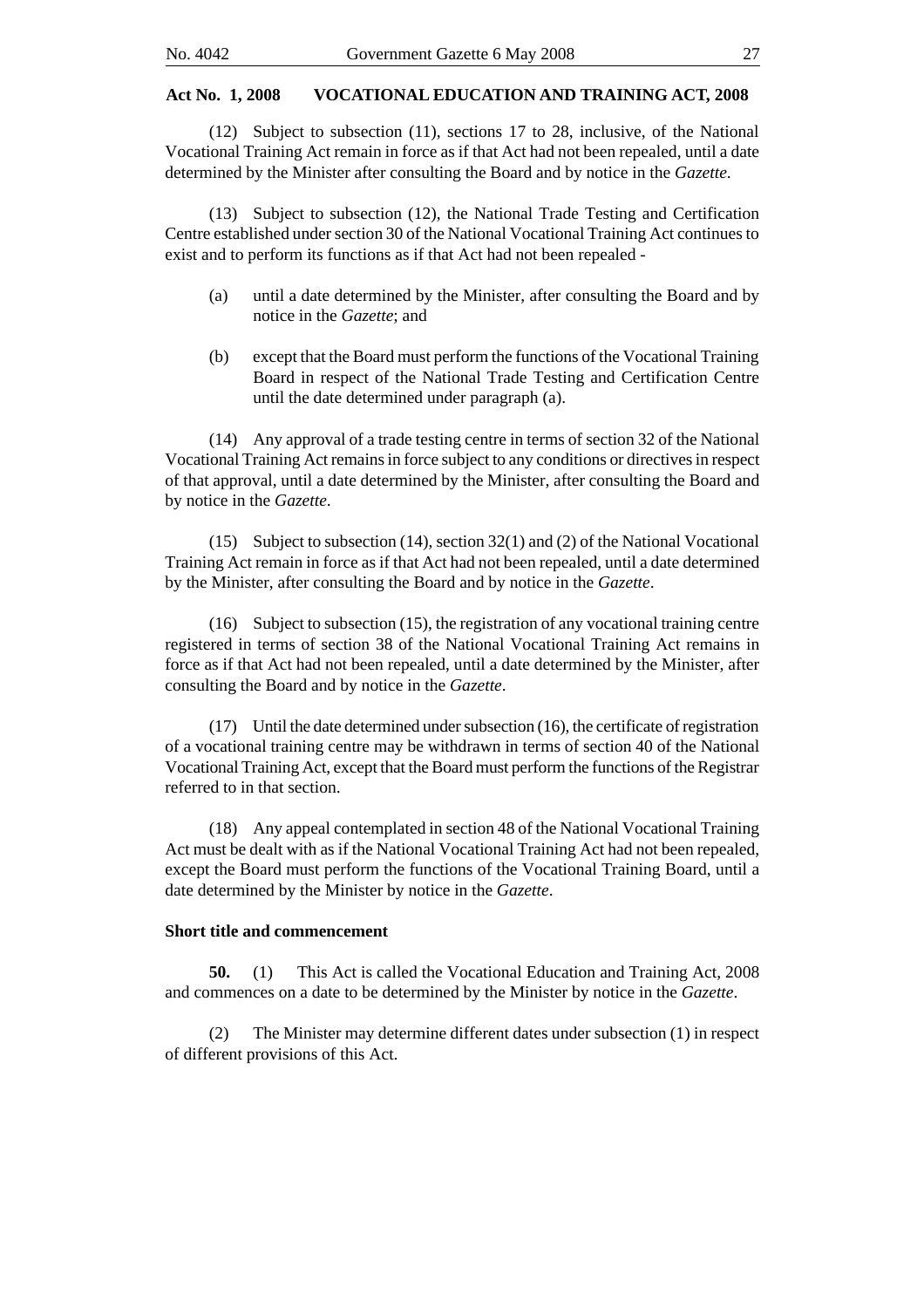## **SCHEDULE**

## LAWS AMENDED OR REPEALED

## (Section 48)

| No. and year of law | <b>Short title</b>                            |     | <b>Extent of repeal or amendment</b>                                                                                                                                                                                                                                                                   |  |
|---------------------|-----------------------------------------------|-----|--------------------------------------------------------------------------------------------------------------------------------------------------------------------------------------------------------------------------------------------------------------------------------------------------------|--|
| Act No. 18 of 1994  | National Vocational<br>Training Act, 1994     |     | The repeal of the whole                                                                                                                                                                                                                                                                                |  |
| Act No. 29 of 1996  | Namibia Qualifications<br>Authority Act, 1996 | (a) | The amendment of section 5 by the<br>substitution for sub-paragraph (xi) of<br>paragraph $(g)$ of subsection $(2)$ of the<br>following subparagraph:                                                                                                                                                   |  |
|                     |                                               |     | one shall be a member of the<br>" $(xi)$<br>Board of the Namibia Training<br>Authority established by<br>section 6 of the Vocational<br>Education and Training Act,<br>2008 (Act No. 1 of 2008), and<br>nominated by that Board;"                                                                      |  |
|                     |                                               | (b) | The amendment of section 15 by the<br>substitution for paragraphs (a) and (b)<br>of subsection (1) of the following<br>paragraphs -                                                                                                                                                                    |  |
|                     |                                               |     | " $(a)$<br>delegate any power conferred<br>upon it by or under any<br>provision of this Act, excluding<br>the power to make rules, to the<br>Director, Deputy Director, any<br>committee established under<br>section 9, [or] any member of<br>the staff of the NTA or any<br>other competent body; or |  |
|                     |                                               |     | assign the performance of any<br>(b)<br>function or duty entrusted to it<br>by or under this Act to the<br>Director, Deputy Director, or<br>such committee, [or] such<br>member of staff, or such<br>competent body."                                                                                  |  |
| Act No. 26 of 2003  | Higher Education Act,<br>2003                 | (a) | The amendment of section 1 by the<br>2003 substitution for paragraph (a) of<br>the definition of "higher education" of<br>the following paragraph:                                                                                                                                                     |  |
|                     |                                               |     | " $(a)$<br>vocational education and<br>training as defined in section 1<br>of the Vocational Education<br>and Training Act, 2008 (Act<br>No. 1 of 2008); or"                                                                                                                                           |  |